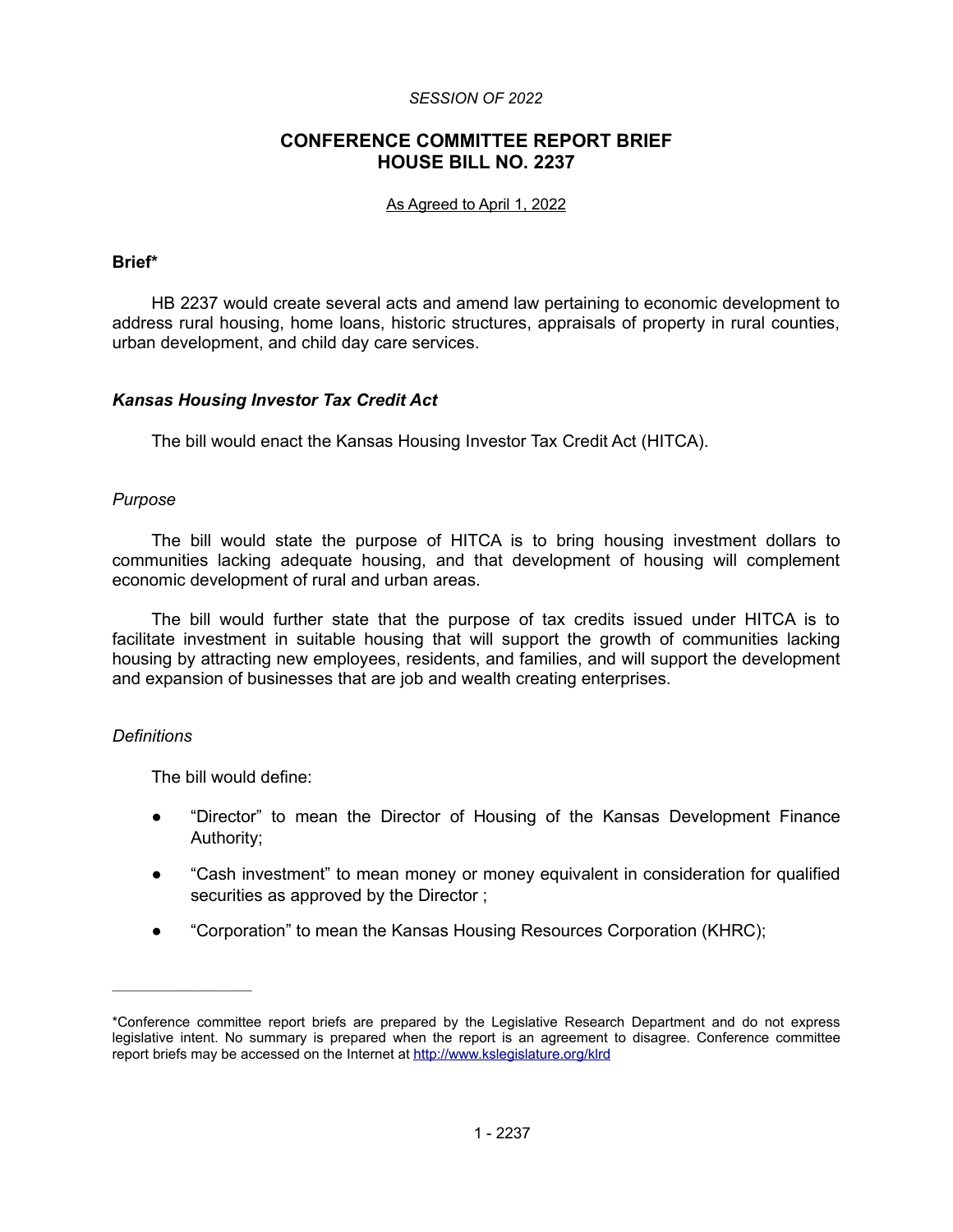- "Qualified housing project" to mean a project for the construction of single-family residential dwellings, including manufactured housing, modular housing, multi-family residential dwellings, or buildings that are eligible as a project under HITCA;
- "Qualified housing project" would not mean a project eligible for low-income housing tax credits under state or federal law; and
- "Qualified securities" to mean a cash investment through any form of financial assistance, including equity, debt, or bank loans that have been approved by the Director.

The bill would also define "act," "city," "county," "Kansas investor," "manufactured home," "modular home," and "qualified investor."

# *Program Established*

The bill would establish the HITCA within the KHRC, to be administered by the Director. The Director would be authorized to issue tax credits to qualified investors who make cash investments in qualified housing projects, and to project builders and developers. The Director would determine and issue tax credits to the projects that are most likely to provide the greatest economic benefit to and best meet the needs of the community lacking adequate housing where the project is located. The Director would be required to give priority to Kansas investors when issuing tax credits.

# *Application*

To be designated a qualified housing project, the bill would require the project builder or developer to apply to the Director on a form approved by the Director that includes:

- The name and address of the project builder or developer, and the names of all principals or management;
- Information required by the Director if the project builder or developer is seeking tax credits for such builder's or developer's cash investment in the project;
- A project plan, including a description of the project, timeline, housing to be constructed, intended market, costs, anticipated pricing, and any other relevant information the Director may require;
- An economic impact statement for the project;
- A description of all project financing, the amount of any tax credits requested, and earliest year the tax credits may be claimed;
- The amount, timing, and projected use of the proceeds to be raised from qualified investors;
- The names, addresses, and taxpayer identification numbers (TINs) of all investors who may qualify for the tax credit, with the requirement that such list be updated when necessary; and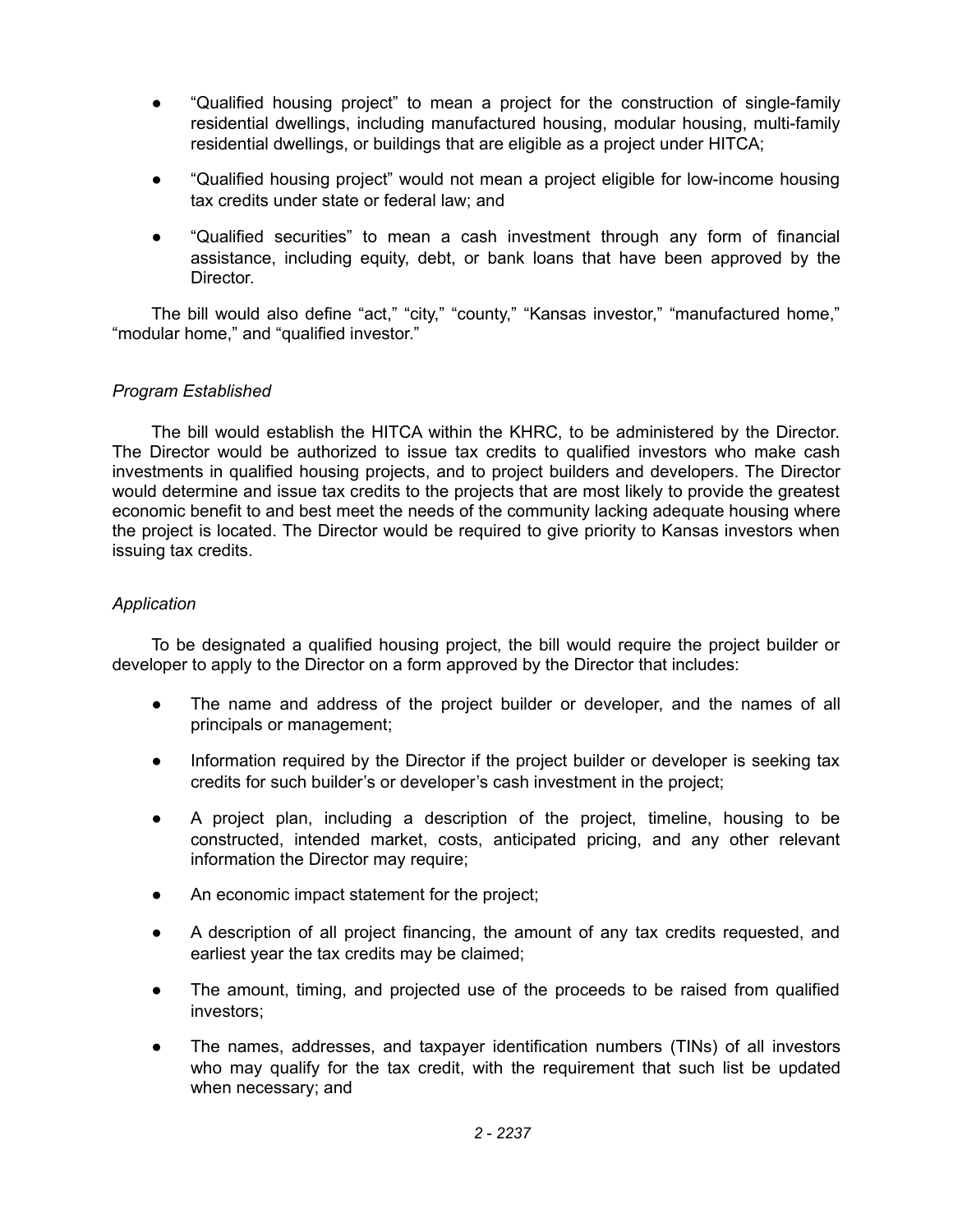Any additional information the Director may require.

# *Considerations*

The Director would be required to consider whether a project:

- Has community support and governing body support of the city or county where the project is located;
- Will enhance the community's ability to attract new businesses or expand existing businesses by providing housing directly for employees or make housing significantly more available, or meet other significant housing needs to make the community attractive to new or expanding businesses or their employees;
- Has the financial support, management, planning, and market to be successful;
- Has had a housing needs analysis or survey provided by either the project builder or developer, or by the project's county or city governing body that supports proceeding with the proposed project;
- Has met all other requirements of the HITCA; and
- Has met such other requirements of the Director as adopted in rules and regulations.

# *Project Agreement*

The Director, upon approval of an application, would enter into an agreement with the project builder or developer prior to issuing any tax credits. The agreement would set forth the amount of tax credits to be issued, the requirements for a cash investment, and the requirements for issuance of tax credits.

If the project builder or developer is approved for tax credits, the agreement would be required to set forth the amount of approved credits and the amount of credits remaining for issuance to other qualified investors.

The agreement would require binding commitments by the project builder or developer to the KHRC for:

- Reporting progress and financial data, including investor information;
	- The project builder or developer would be obligated to notify the Director in a timely manner of any changes in project qualifications or investor eligibility to claim a tax credit;
- The right of access to the project and financial records of the project builder or developer;
- The provision of information to be included in the economic development incentive program information database, pursuant to current law;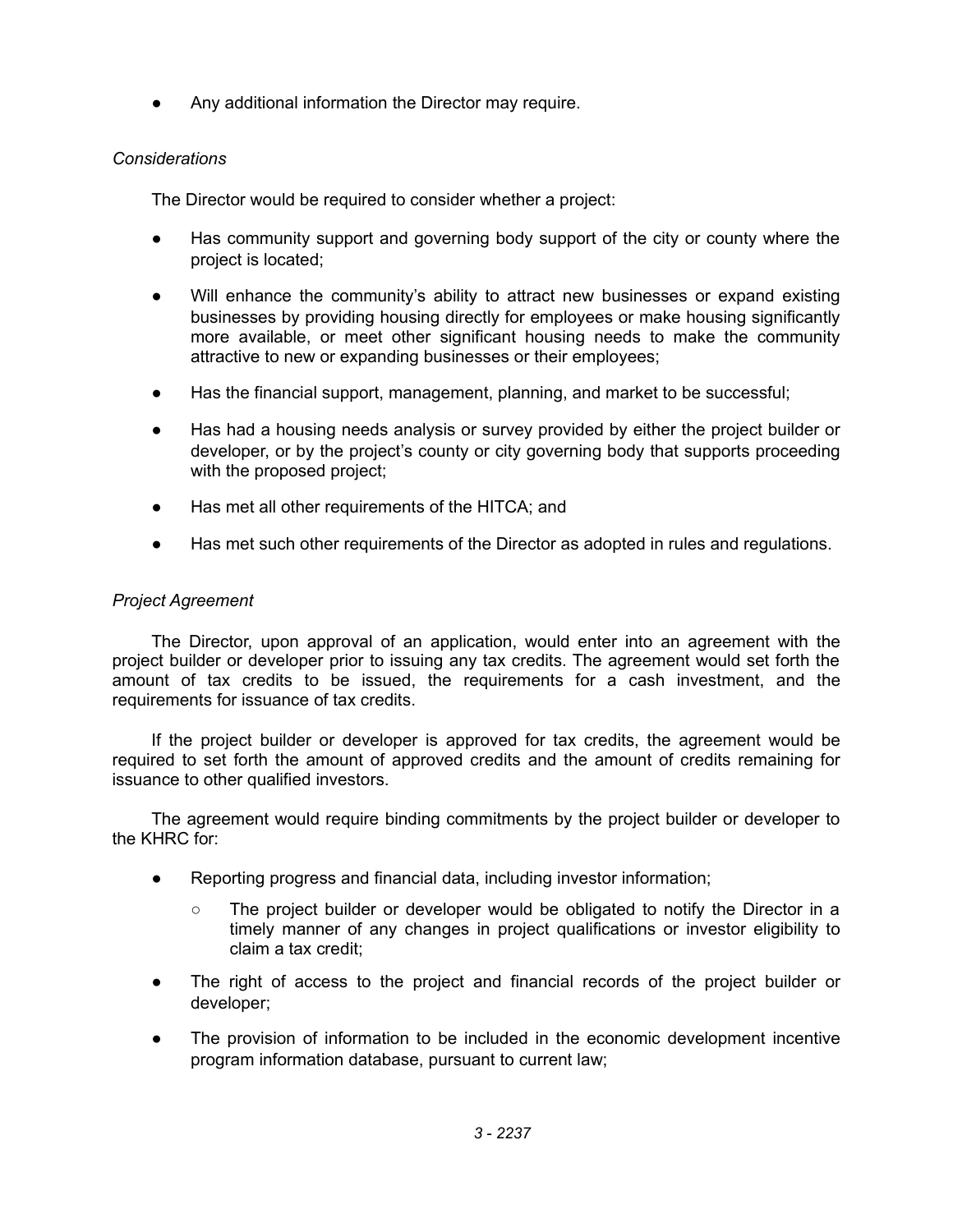- Repayment requirements upon loss of designation as described in HITCA; and
- Any additional terms and conditions required by the Director.

# *Investment Reporting Requirements*

To be eligible to receive tax credits, a qualified investor would be required to make a cash investment in the project in accordance with the project agreement. The project builder or developer would be required to promptly report to KHRC the following information:

- The name, address, and taxpayer identification number (TIN) of each qualified investor who has made a cash investment in qualified securities in the project and has received tax credits for this investment during any and all preceding years;
- The amounts of the cash investments by each qualified investor and a description of the qualified securities issued in consideration of such cash investments;
- The name, address, and TIN of each person the original qualified investor transferred tax credits to; and
- Any additional information as required by the Director.

Any violation of reporting requirements would be grounds for loss of the designation as a qualified housing project.

# *Reimbursement of Costs, Liability, Rules and Regulations*

The bill would allow for reimbursement of costs related to HITCA administration, application review, and the issuance of tax credits. The reimbursement would be through fees paid by the qualified project, qualified investors or transferees of investors, according to a reasonable fee schedule adopted by the Director.

The bill would preclude the State of Kansas from being held liable for any damages to any qualified investor who makes an investment in a qualified housing project.

The bill would require the Director to provide information regarding the qualified housing projects and qualified investors to the Secretary of Revenue.

The bill would also require the Director to adopt rules and regulations as necessary to implement HITCA, and authorize the Secretary of Revenue to adopt rules and regulations as necessary to implement and administer HITCA.

# *Income Tax Credit*

For tax year 2022 and all tax years thereafter, the bill would authorize a tax credit to be claimed against:

Kansas income tax liability;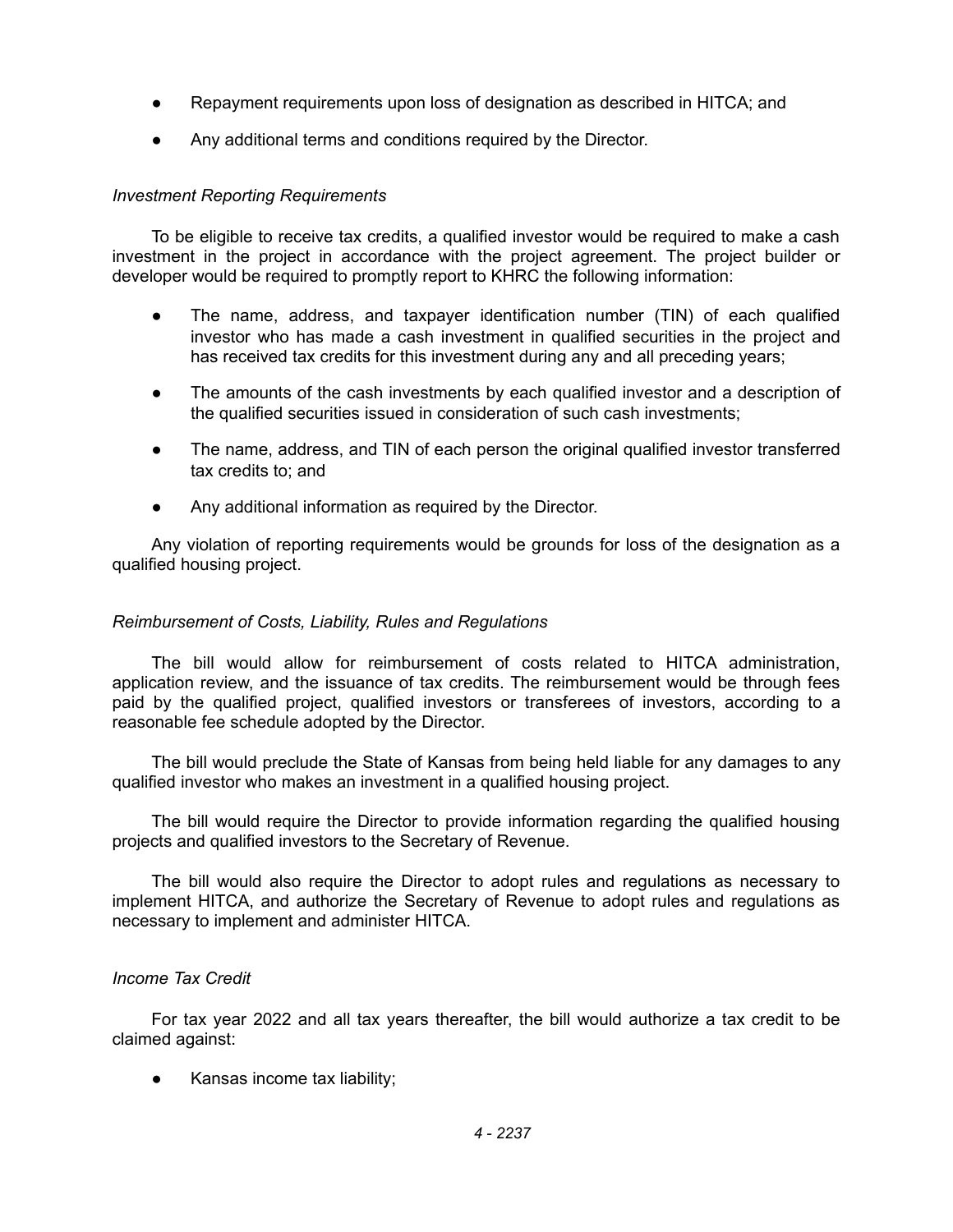- The privilege tax liability imposed upon any national banking association, state bank, trust company or savings and loan company pursuant to continuing law; or
- The premium tax liability imposed upon an insurance company imposed by continuing law.

The tax credit could be claimed by:

- A qualified investor for a cash investment in a qualified housing project that has been approved and issued a tax credit by the Director;
	- The tax credit could be claimed in its entirety in the taxable year the cash investment is made; and
- A project builder or developer of a qualified housing project that has been approved and issued a tax credit by the Director.

To claim such tax credit, the qualified investor, or builder or developer, would be required to provide all information or documentation as required by the Secretary of Revenue. If the credit amount exceeds the taxpayer's tax liability in a taxable year, the remaining credit could be carried forward in the succeeding taxable years until the total credit amount is used, except that no credit could be claimed four taxable years after issuance, and any remaining credit would be forfeited.

# *Tax Credit Maximums*

The Director would be allowed to issue tax credits as follows:

- Up to \$35,000 per residential unit for qualified housing projects located in a county with a population of not more than 8,000;
- Up to \$32,000 per residential unit for qualified housing projects located in a county with a population of more than 8,000, but not more than 25,000; and
- Up to \$30,000 per residential unit for qualified housing projects located in a county with a population of more than 25,000, but not more than 75,000.

The bill would limit a qualified housing project to a total of 40 such residential units per year for both single-family and multi-family dwellings.

The bill would allow tax credits to be issued to a qualified investor in the amount of a cash investment of up to the total amounts previously specified. Project builders or developers would be able to apply each year for tax credits for additional units or phases of a project, and qualified investors could be issued tax credits for cash investments in multiple qualified housing projects. Project builders or developers could also apply and be approved for multiple qualified housing projects in the same year.

The aggregate of tax credits that could be issued under HITCA could not exceed \$13.0 million each tax year, unless the Director issues less than \$13.0 million in a tax year. Under such circumstances, the unissued balance could be carried forward one tax year and be issued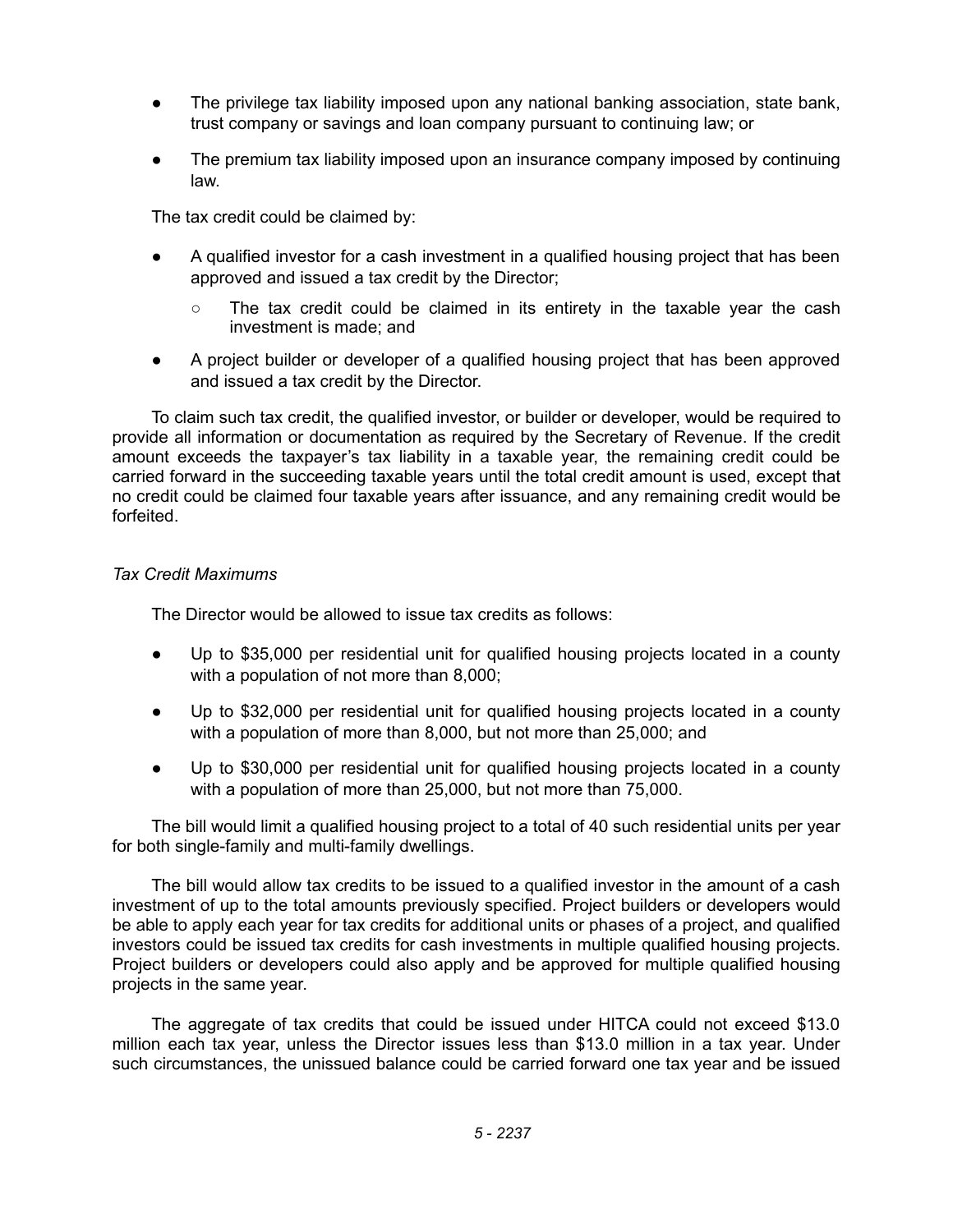in addition to the annual \$13.0 million. The Director would be required to allocate the following for qualified housing projects:

- Not less than \$2.5 million in tax credits in counties with a population of not more than 8,000;
- Not less than \$2.5 million in tax credits in counties with a population of more than 8,000, but not more than 25,000; and
- \$8.0 million in tax credits in counties with a population of more than 25,000, but no more than 75,000.

### *Date of Cash Investment Acquisition*

The bill would specify that a cash investment in a qualified housing project is considered made on the date the qualified security is acquired, as determined by the Director.

### *Transferable Tax Credit*

The bill would allow a qualified investor who receives a tax credit under HITCA but does not reasonably anticipate owing any such tax for the current taxable year to acquire a transferable tax credit, limited to the amount of the credit issued to the qualified investor. This tax credit could be transferred to any person and claimed as a credit against the recipient's Kansas tax liability in the same manner as the transferor, including carrying the tax credit forward. The tax credit could only be transferred one time, and would have to be for the full amount of the tax credit, but could not include any interest.

The taxpayer claiming such credit would be responsible for providing documentation verifying the acquisition to the Secretary of Revenue. The transferor of the credit would be required to provide the Director and the Secretary of Revenue with the name, address, TIN, and other information as required of each transfer recipient.

#### *Loss of Designation*

If the Director would determine a project is not in substantial compliance with HITCA or the project agreement, the Director must inform the project builder or developer in writing that the project will lose designation as a qualified housing project in 120 days from the date of mailing, unless the project is brought into compliance.

If the project is still non-compliant after the 120-day period, the Director must send a notice of loss of designation to the project builder or developer, the Secretary of Revenue, and all known qualified investors. Loss of designation would preclude the issuance of any additional tax credits for the project, and the Director could not approve any subsequent application for the project to be a qualified housing project.

Upon loss of the designation as a qualified housing project, the project builder or developer would be required to repay any tax credits they have claimed. Qualified investors would not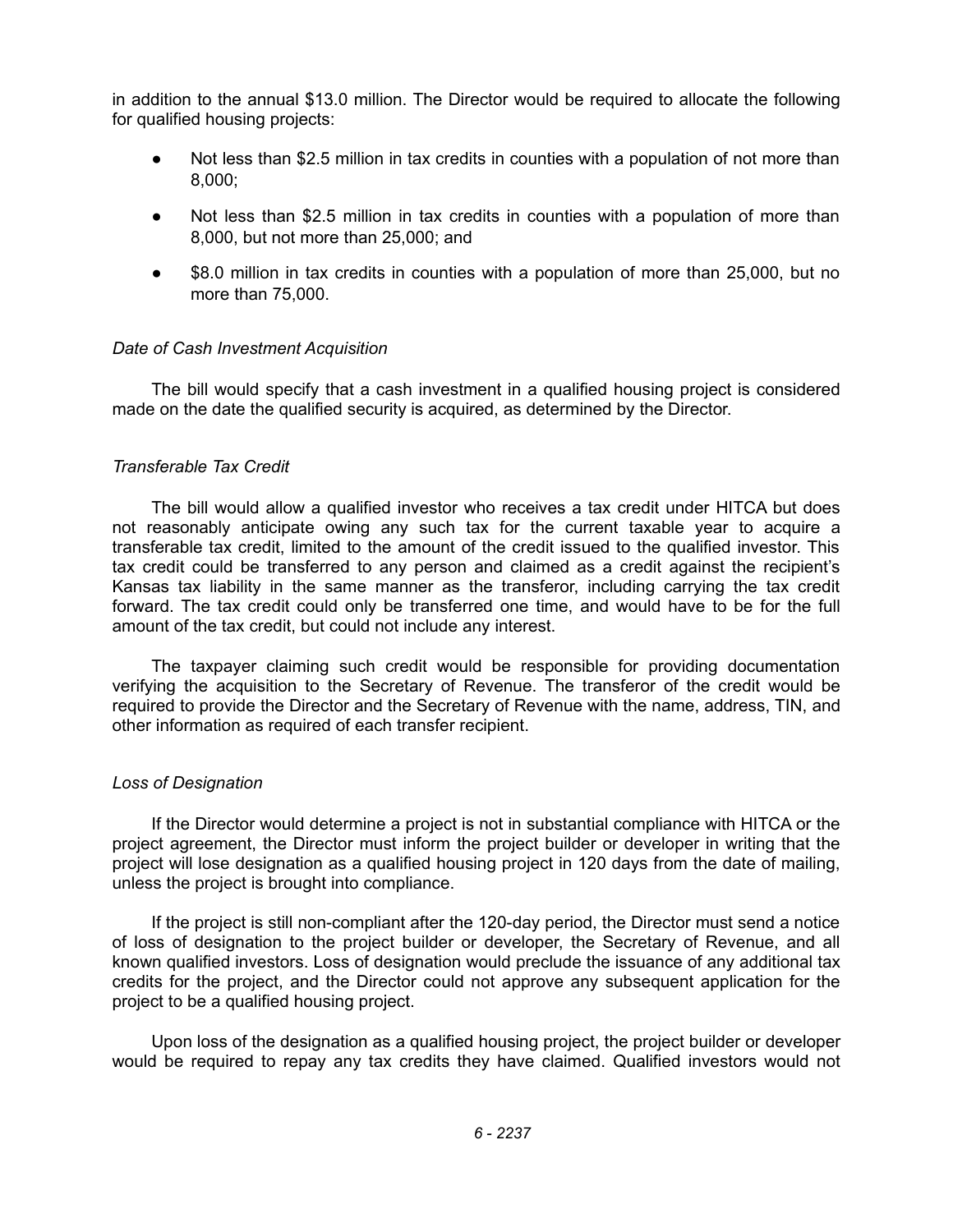have their tax credits disallowed solely due to the project losing its designation as a qualified housing project.

# *Annual Report*

The bill would require the Director to transmit a report annually to the Governor, the Senate Committee on Commerce, and the House Committee on Commerce, Labor and Economic Development. The bill would require the report to be based upon information received from each qualified housing project issued tax credits during the preceding tax year and would be required to describe the following:

- How the purpose of the HITCA has been carried out;
- The total cash investments made for qualified securities in qualified housing projects during the preceding tax year and cumulatively;
- An estimate of jobs facilitated by housing developed under HITCA;
- An estimate of the multiplier effect on the Kansas economy of the investments;
- The amount of tax credits claimed in the previous fiscal year;
- A general description of the investors that benefited from the tax credits; and
- Any aggregate job creation or capital investment in Kansas resulting from the tax credits for the preceding five years.

The bill would require the report to be transmitted on or before January 31, 2023, and on or before January 31 of each year thereafter.

# *Director Review*

The bill would require the Director to annually review activities under HITCA to ensure tax credits issued pursuant to HITCA are done in compliance with HITCA and adopted rules and regulations.

# *Kansas Affordable Housing Tax Credit Act*

The bill would establish the Kansas Affordable Housing Tax Credit Act (AHTCA).

# *Definitions*

The bill would define:

- "Credit" to mean the affordable housing tax credit allowed pursuant to AHTCA;
- "Pass-through" entity" to mean any limited liability company, limited partnership, or limited liability partnership;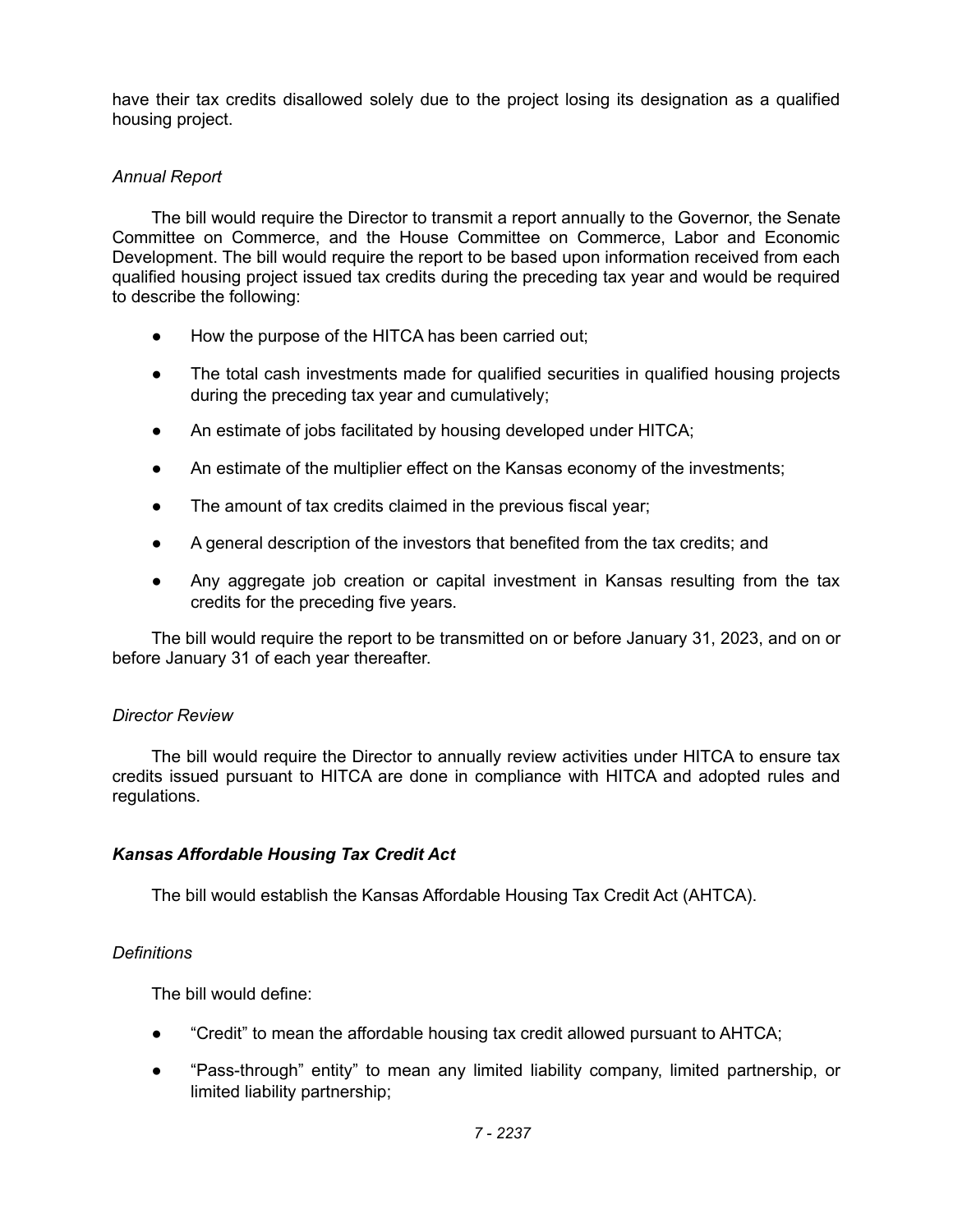- "Qualified allocation plan" to mean the qualified allocation plan adopted by KHRC pursuant to Section 42(m) of the federal Internal Revenue Code (IRC);
- "Qualified development" to mean a qualified low-income housing project as defined in Section 42 of the federal IRC that is located in Kansas and determined by KHRC to be eligible for a federal tax credit; and
- "Qualified taxpayer" to mean an individual, person, firm, corporation, or other entity owning an interest in a qualified development and subject to applicable Kansas taxes.

The bill would also define "act," "allocation certificate," "credit period," "director," "federal tax credit," "KHRC," and "pass-through certification."

# *Tax Credit Authorized*

For tax year 2023 and all tax years thereafter, the bill would authorize a tax credit to be claimed against:

- Kansas income tax liability;
- The privilege tax liability imposed upon any national banking association, state bank, trust company or savings and loan company pursuant to continuing law; or
- The premium tax liability imposed upon an insurance company pursuant to continuing law.

The tax credit would be for each qualified development for each year of the credit period in an amount equal to the federal tax credit allocated or allowed by the KHRC to such qualified development. The bill would not allow a reduction in the credit allowable in the first year of the credit period due to the calculation in Section 42(f)(2) of the IRC.

The KHRC would be required to issue an allocation certificate to an owner of a qualified development receiving a credit under AHTCA, to be issued simultaneously with issuance of federal form 8609, related to federal tax credits.

The bill would require all allocations to be made pursuant to the qualified allocation plan.

# *Pass-through Entities*

The bill would allow pass-through entities that are owners of a qualified development and receiving a tax credit under AHTCA to allocate the credit among its partners or members in any manner agreed upon, regardless of whether:

- Any such person is allocated or allowed any portion of any federal tax credit with respect to the qualified project;
- Allocation of the credit under the terms of the agreement has substantial economic effect within the meaning of Section 704(b) of the federal Income Tax Code; or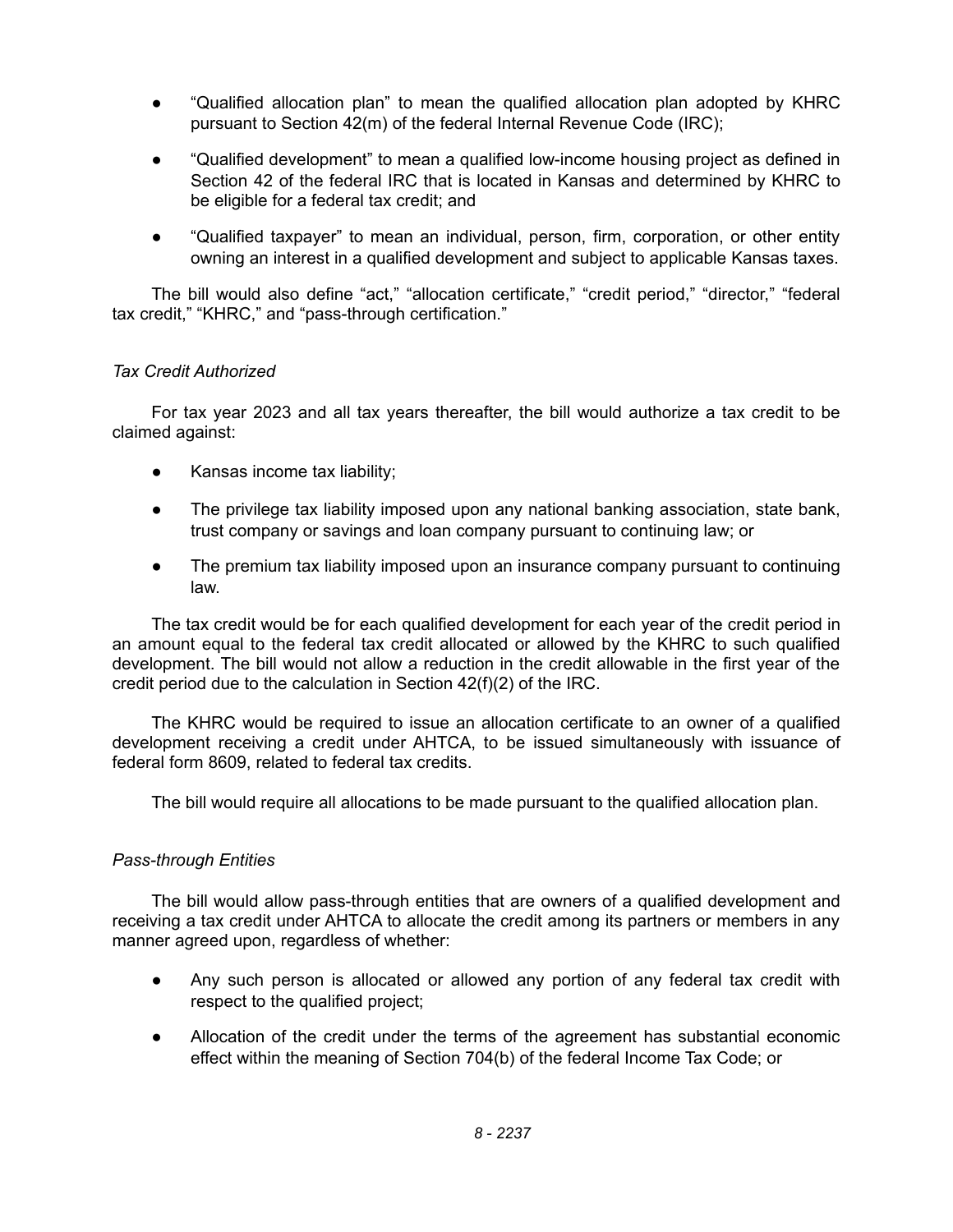Any such person is deemed a partner for federal income tax purposes, if the partner or member would be considered a partner or member under applicable state law governing such entity and has been admitted as a partner or member on or prior to the date for filing the qualified taxpayer's tax return, including any amendments to such tax return, with respect to the year of the credit.

The bill would allow the tax credit to be allocated through any number of pass-through tiers and entities, none of which would be considered a transfer.

The bill would require any pass-through entity allocating a credit to its partners or members to attach a pass-through certification to its annual tax return. Each partner or member would be allowed to claim or further allocate such amount pursuant to any restrictions in the AHTCA.

Each qualified development owner and taxpayer receiving a tax credit or portion of such credit would be required to file with their state income, privilege, or premium tax return a copy of the allocation certificate issued by KHRC and a copy of any pass-through certification as prescribed by the Director of Taxation.

### *Restrictive Covenants*

To receive a tax credit under AHTCA, the bill would require the qualified development to be the subject of a restrictive covenant requiring the development:

- Be maintained and operated as a qualified development; and
- Be in accordance with accessibility and adaptability requirements of the federal tax credits and Title VIII of the federal Civil Rights Act of 1968, as amended by the Fair Housing Amendments Act of 1988.

The covenant would be required for a period of 15 years, or such longer period as may be agreed upon by KHRC and the qualified development owners.

# *Credits Carried Forward*

The bill would allow any credit amount in excess of the taxpayer's tax liability to be carried forward as a credit against their subsequent year tax liability for up to 11 tax years. The tax credit would be applied first to the earliest years possible. Any unused tax credit amount would not be refunded to the taxpayer.

# *Eligibility Determination*

The bill would require the KHRC to determine eligibility for a tax credit, and to allocate credits in accordance with Section 42 of the federal IRC. The bill would require any combination of federal tax credits and AHTCA tax credits be the least amount necessary to ensure the qualified development's financial feasibility.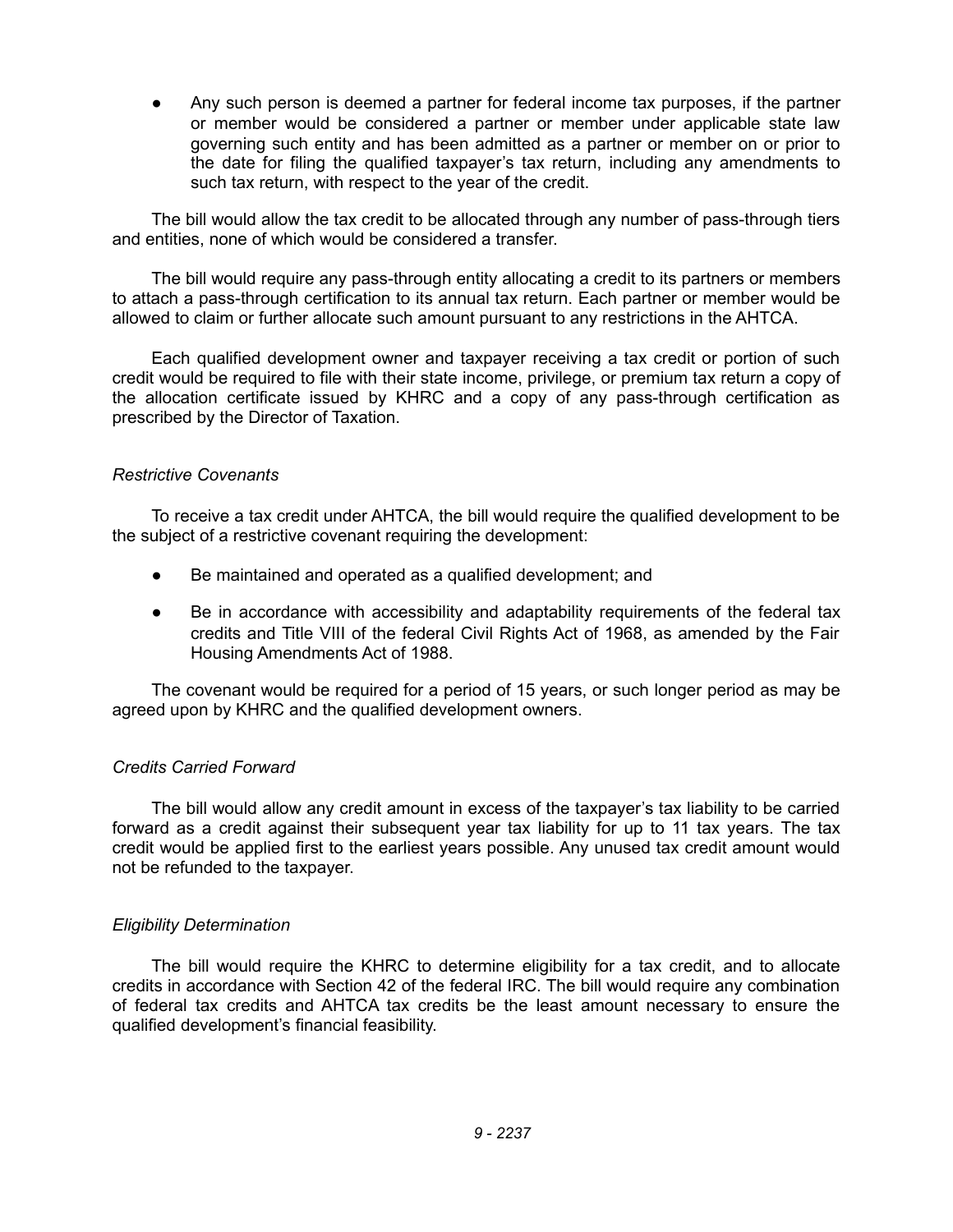### *Credits Subject to Recapture*

The bill would require the recapture of a portion of any credits authorized under AHTCA if a portion of any federal tax credits taken on a qualified development is recaptured or otherwise disallowed. The percentage of AHTCA credits to be recaptured would be equal to the percentage of federal credits subject to recapture or otherwise disallowed. The recapture or disallowance of credits would increase the tax liability of the qualified taxpayer claiming the credits for the taxable year the recapture or disallowance event is identified.

### *Rules and Regulations*

The bill would authorize the KHRC and the Director of Taxation, in consultation with each other, to promulgate rules and regulations necessary to administer AHTCA.

### *Annual Report*

The bill would require KHRC, in consultation with the Director of Taxation, to monitor and oversee compliance with AHTCA and to report any noncompliance to the Director of Taxation.

KHRC would be required to submit a written report to the Legislature on or before December 31 of each year including:

- The number of qualified developments allocated credits during the allocation year and the total number of units supported by each development;
- A description of each qualified development, including the geographic location, household type, any specific demographic and income information about residents served, and the rents or set-asides authorized for each development; and
- Housing market and demographic information that demonstrates how the qualified developments are addressing the need for affordable housing in the communities, including any remaining disparities in the community's affordable housing.

#### *Historic Kansas Act*

The bill would create the Historic Kansas Act, which would modify and establish certain tax credits for older commercial structures in the state.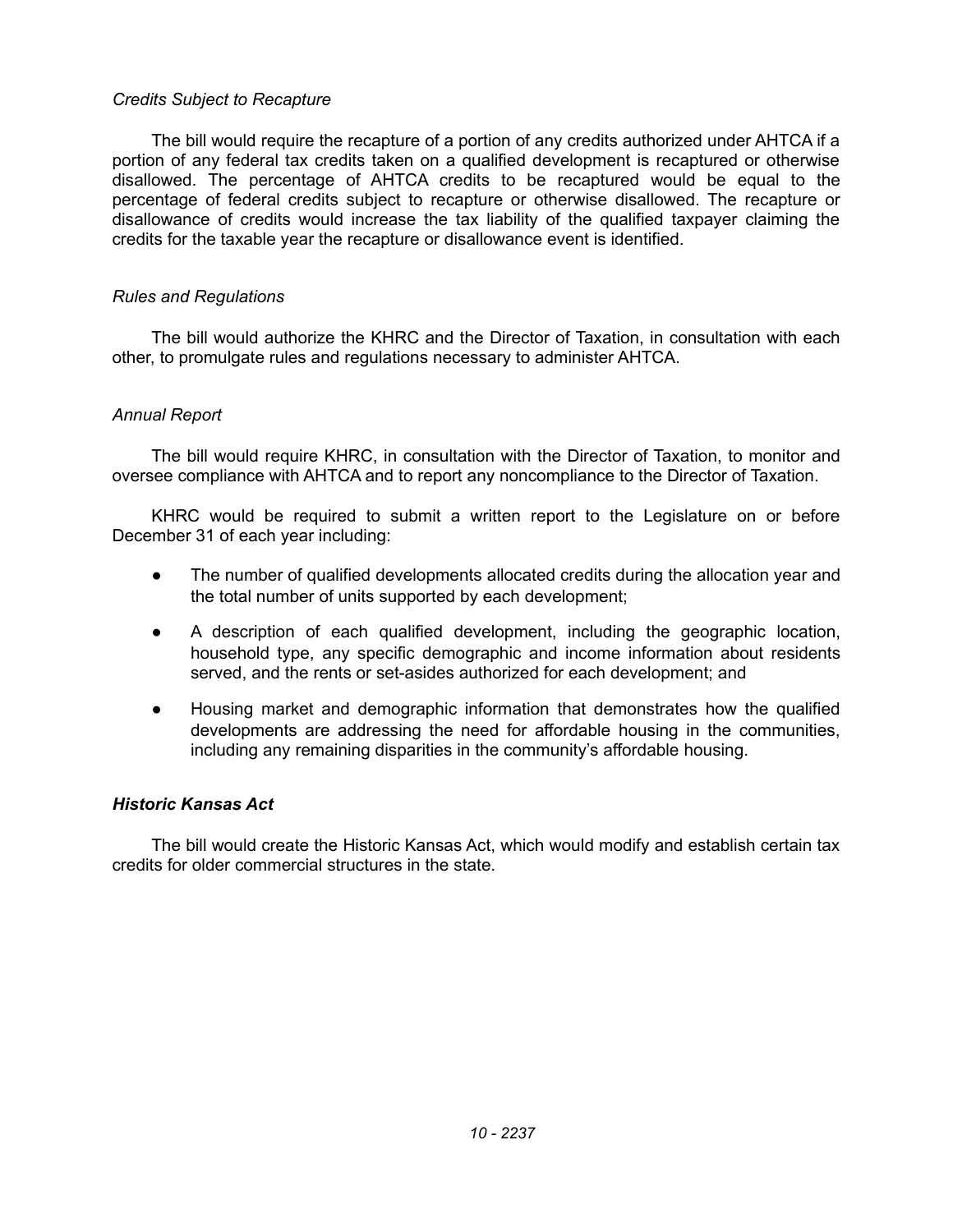#### *Older Structures Tax Credit*

The bill would establish for all taxable years after December 31, 2021, a tax credit against a tax liability imposed upon a taxpayer by the Kansas Income Tax Act, the financial institutions privilege tax, or the premium tax, of 10 percent of costs and expenses incurred for the restoration and preservation of a commercial structure at least 50 years old that does not receive the continuing Historic Structures Tax Credit (KSA 79-32,211). This tax credit for costs and expenses would be limited to \$10.0 million annually. An additional 10 percent tax credit of costs and expenses would be allowed for the installation of fire suppression materials or equipment by a taxpayer.

**Required costs and expenses.** The bill would require the total amount of costs and expenses to at least equal \$25,000, but not exceed \$500,000.

**Allowable carry over.** The bill would provide that if the tax credit exceeds the taxpayer's income, privilege, or premium tax liability for the year in which the rehabilitation was completed, the excess amount could be carried over for deduction in the next year or years until the total amount of the credit has been deducted from tax liability, except no credit could be carried forward after the 10th taxable year succeeding the taxable year in which the rehabilitation plan was placed in service.

**Financial institutions.** The bill would require financial institutions subject to the privilege tax (*e.g.*, banks, savings and loan associations, and savings banks) to pay taxes on 50 percent of the interest earned on loans to taxpayers used for costs and expenses for the restoration and preservation of a commercial structure at least 50 years old or for the installation of fire suppression materials or equipment.

**Corporations.** The bill would detail, for purposes of a corporation having an election in effect under subchapter S of the federal IRC, the entities that could claim the tax credits.

**Transfer of tax credits.** The bill would allow for the transfer of tax credits. The taxpayer acquiring credits (assignee) would be able to use the amount of the acquired credits to offset up to 100 percent of the assignee's income, privilege, or premium tax liability for either the taxable year in which the costs and expenses were made. The bill would allow unused credit amounts claimed by the assignee to be carried forward for up to five years, with all credits being claimed within ten years following the tax year in which the costs and expenses were made. The bill would require the assignee and assignor to enter into a written agreement, including terms and conditions of the agreement.

**Prohibition.** The bill would prohibit a person claiming a tax credit under the provisions of the bill from claiming a tax credit for the same structure under the continuing Historic Structures Tax Credit.

**Rules and regulations – Department of Revenue.** The bill would authorize the Director of Taxation to adopt rules and regulations necessary for the efficient and effective administration of the provisions of this section of the bill.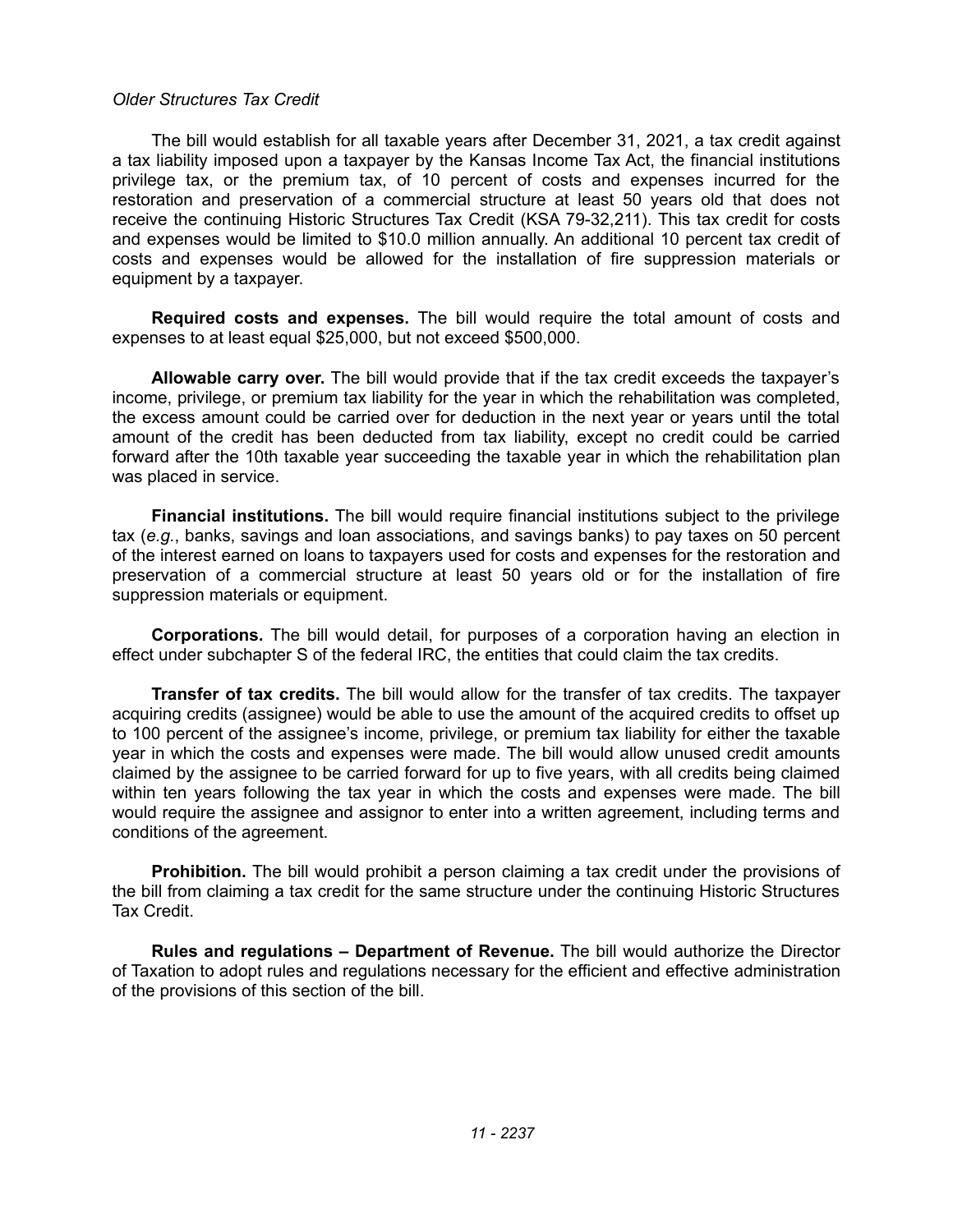# *Historic Structures Tax Credit – Amendments*

The bill would amend the Historic Preservation Tax Credit by adding two tax credits, pursuant to a qualified rehabilitation plan by a qualified taxpayer if the total amount of expenditures equals \$5,000 or more. The credits would equal:

- 30 percent of qualified expenditures incurred in the restoration and preservation of a qualified historic structure located in a city with a population between 9,500 and 50,000; and
- 40 percent of qualified expenditures incurred in the restoration and preservation of a qualified historic structure located in a city with a population of less than 9,500.

Under continuing law, a historic structures tax credit is permitted for 25 percent of qualified expenditures for restoration and preservation if the total amount of expenditures equals \$5,000 or more.

**Cap on tax credits.** The bill would eliminate the cap on allowable tax credits of \$3.75 million.

**Financial institutions.** The bill would require the financial institutions specified in the bill to pay taxes on 50 percent of the interest earned on loans to qualified taxpayers used for qualified expenditures for the restoration and preservation of a qualified historic structure.

**Rules and regulations – State Historical Society.** The bill would authorize the Executive Director of the Kansas State Historical Society to adopt rules and regulations necessary for the efficient and effective administration of the provisions of this section of the bill.

#### *Kansas Rural Home Loan Guarantee Act*

The bill would enact the Kansas Rural Home Loan Guarantee Act (Act). The provisions of the Act would be administered by the KHRC, and loan transactions eligible for a guarantee would include the construction or renovation of a single-family home in a rural county. The total amount of loans guaranteed under the Act would be limited to \$2.0 million. The loan amount to be guaranteed could not exceed \$100,000 per unit.

#### *Definitions*

The bill would establish definitions for these terms under the Act:

- "Financial institution" would mean any bank, trust company, savings bank, credit union, savings and loan association, or any other lending institution that is approved by the KHRC;
- "Loan" would mean a transaction with a financial institution to provide financing for the construction or renovation of a single-family home in a rural county; and
- "Rural county" would mean any county in Kansas with a population of less than 10,000, as certified to the Secretary of State on July 1 of the preceding year.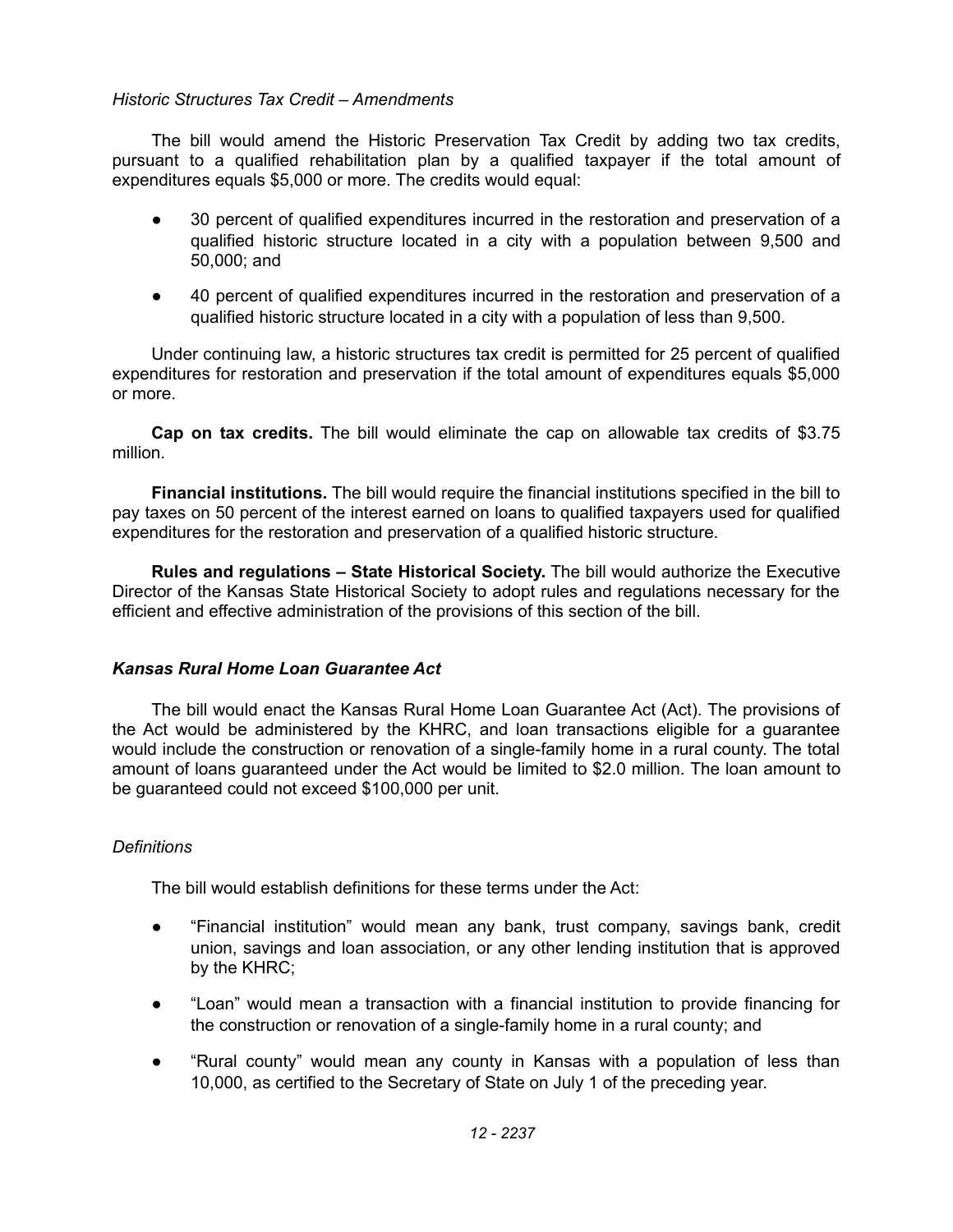#### *Loan Guarantees Against Risk of Default for Rural Housing Loans; State Housing Trust Fund; Administration of the Act*

The bill would authorize the KHRC to enter into agreements with financial institutions to provide loan guarantees against risk of default for rural housing loans, as provided in this act. The bill would include a provision specific to the filing of a claim related to a payment for loan guarantee under the State Housing Trust Fund (Fund).

In addition, the bill would require eligible financial institutions to apply all usual lending standards to determine the creditworthiness of eligible borrowers. The financial institution originating the loan would be responsible for monitoring the loan, and in the case of default, working with the borrower to obtain collateral. The bill would specify the financial institution would be in the first position, and the State in the second position, to recover on the loan.

The KHRC would be required to administer provisions and the Act and to adopt rules and regulations for the Act's implementation, including the development of an application process. The loan guarantee agreement for this program would be required to include reporting requirements and financial standards that are appropriate for the type of loan for the borrower. The KHRC would be permitted to impose fees and charges, as necessary, to recover administrative costs.

# *Loan Agreements, Backing by the Fund; Appraised Value*

The bill would provide that each agreement entered into by the KHRC to guarantee against default on a loan transaction must be backed by the Fund and must receive prior approval by the KHRC or its designee.

The bill would specify eligible costs for the loan transactions subject to the Act, including:

- Land and building purchases;
- Renovation and new construction costs;
- Equipment and installation costs;
- Pre-development costs that may be capitalized;
- Financing;
- Capitalized interest during construction; and
- Consultant fees that do not include staff costs.

The bill would provide that the portion of the loan guaranteed by the KHRC must be for the amount of the loan that exceeds 80 percent of the appraised value of the home. The bill would further provide that no loan amount above 125 percent of the appraised value of the home could be guaranteed by the KHRC.

The bill would specify that the total amount of loans guaranteed by the KHRC could not exceed \$2.0 million and limit the loan amount guaranteed per unit. The bill would include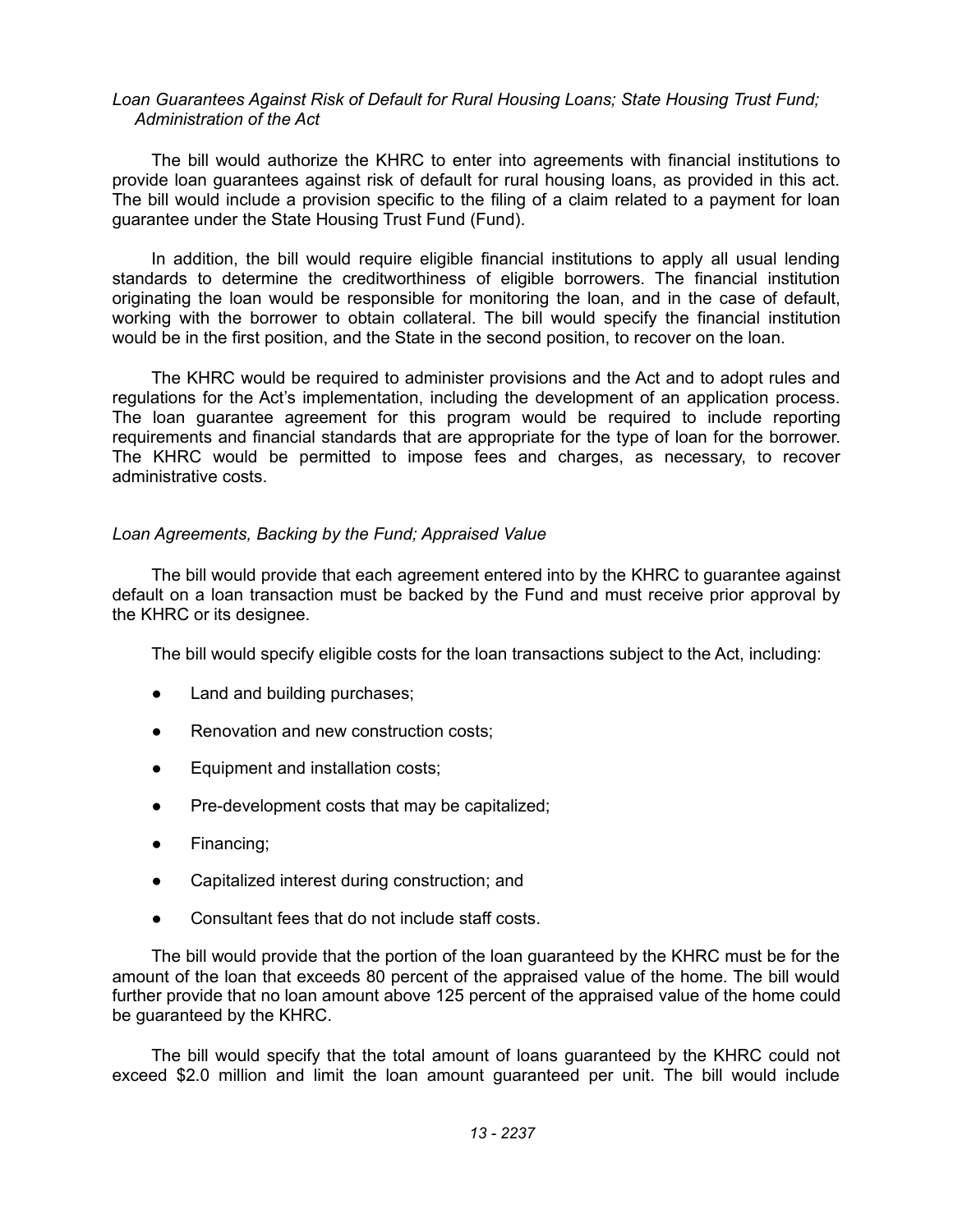provisions relating to the fees and charges received by the KHRC under the Act. Each receipt would be deposited to the credit of the Fund.

# *Reporting to the Legislature*

The bill would also require the KHRC, beginning with the 2023 Legislative Session, to annually prepare a report of activity related to the Act that will include new loans, loan repayment status, and other relevant information regarding these activities. The report would be required to be submitted at the beginning of each regular session to the House Committee on Appropriations or the appropriate budget committee and the Senate Committee on Ways and Means or the appropriate subcommittee.

# *Residential Real Estate Appraisals in Rural Counties*

The bill would authorize appraisers to exclude the sales comparison approach in rural county mortgage financing appraisals if the property is unique in style or square footage, or both, and if there exists a lack of available comparable sales within 30 miles of the property.

The bill would require the appraiser, in the appraisal report, to provide an explanation of the reasons for exclusion of the sales comparison approach and require the appraiser to document the appraiser's efforts to obtain comparable sales or market data.

The bill would prohibit a financial institution from declining to proceed with a mortgage finance transaction due to exclusion of the sales comparison approach, unless the approach is required for such mortgage finance transaction loan to be guaranteed or sold in the secondary market.

The bill would define the following terms:

- "Financial institution" to mean a bank, national banking association, savings and loan association, savings bank, trust company, credit union, finance company, or other lending institution; and
- "Rural county" to mean any county in Kansas with a population of less than 10,000, using census data certified to the Secretary of State pursuant to KSA 11-201.

# *Kansas Rural Housing Incentive District Act Amendments*

The bill would amend the Kansas Rural Housing Incentive District Act (RHID Act) to expand the use of bond proceeds and other funds under the Act to include residential renovation of the second or higher floors of buildings more than 25 years old within economically distressed urban areas, regardless of the population of the city or county containing the economically distressed urban area.

"Economically distressed urban areas" under the RHID Act would be as defined and designated by the U.S. Department of Housing and Urban Development.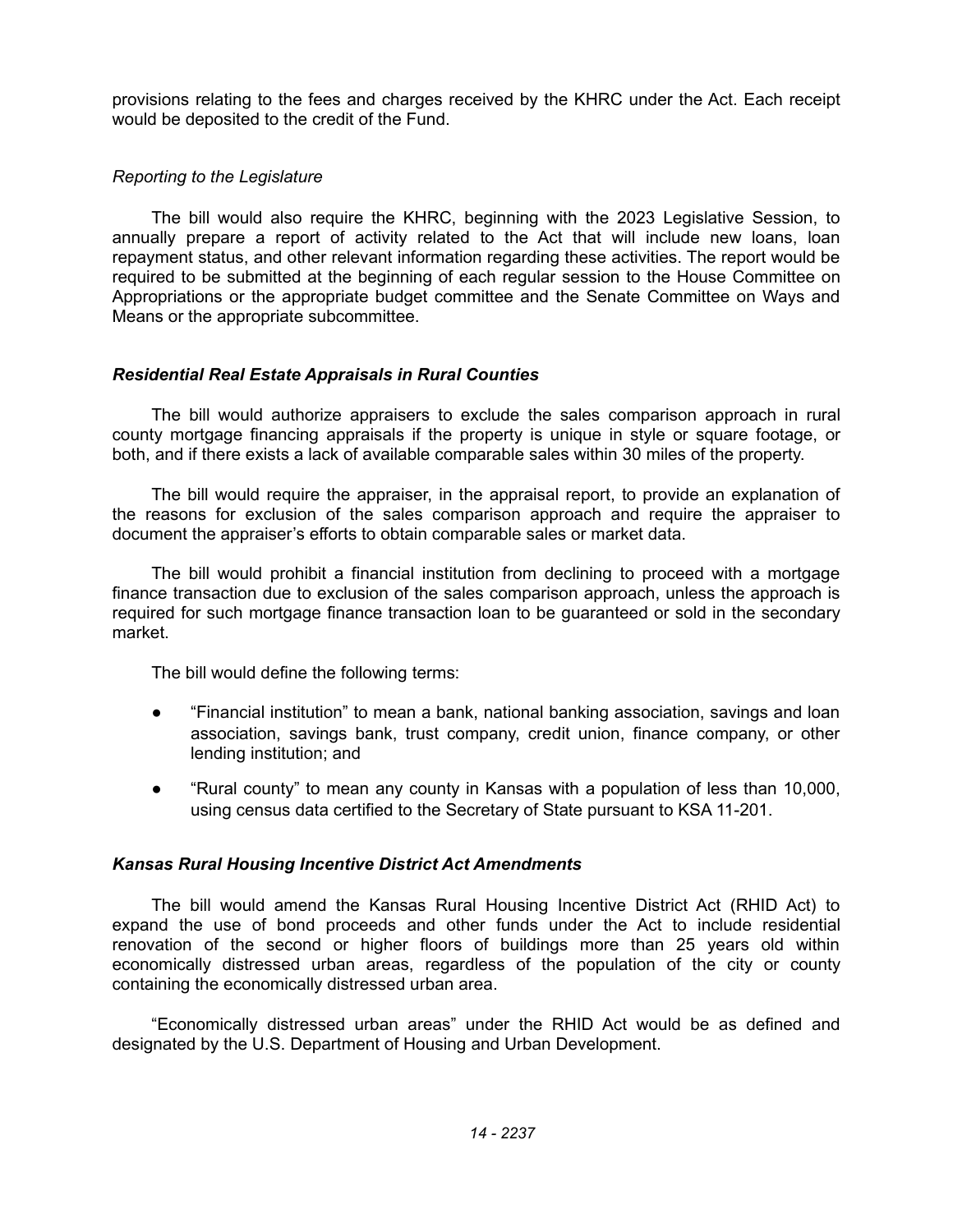Under current law, the RHID Act authorizes cities and counties under certain population thresholds to issue special obligation bonds to finance infrastructure and renovation costs for housing projects. The bill would add the City of Topeka, regardless of population, to the definition of "city" in the RHID Act.

# *Child Day Care Services Tax Credit*

The bill would allow any income or privilege taxpayer to claim the child day care services tax credit and would permit taxpayers to claim 50 percent of expenditures paid to an organization providing child care to the taxpayer's employees beginning in tax year 2021. Current law limits the credit to corporation income taxpayers and does not permit the credit for payments made to organizations.

# **Conference Committee Action**

The Conference Committee agreed to the Senate amendments to HB 2237 and further agreed to:

- Remove the portion of HB 2237 regarding Rural Opportunity Zones (ROZ) and retain only the portion of the bill regarding child day care services tax credit;
- Add the contents of Senate Sub. for HB 2212 regarding the Kansas Housing Investor Tax Credit Act and the Kansas Affordable Housing Tax Credit Act, with changes to the HITCA, which include a decrease in the cap from \$18.0 million to \$13.0 million on the aggregate of tax credits that could be issued under the HITCA, and an addition of a tax credit, up to \$30,000 per residential unit for qualified housing projects located in a county with a population of more than 25,000, but not more than 75,000 (the Conference Committee authorized up to \$8.0 million of the \$13.0 million aggregate for this credit);
- Add the contents of HB 2569 regarding the Historic Kansas Act, with a \$10.0 million cap annually on the 10.0 tax credit for older structures' costs and expenses;
- Add the contents of HB 2268 regarding the Kansas Rural Home Loan Guarantee Act, with a cap on the amount to be guaranteed of \$100,000 per unit;
- Add the contents of HB 2236 regarding residential real estate appraisals in rural counties; and
- Add the contents of HB 2701 regarding the Kansas Rural Housing Incentive District Act amendments, with a provision of SB 376 including the "City of Topeka" in the definition of a "city."

# **Background**

HB 2237, as amended by the Senate Committee of the Whole, contained provisions regarding the Rural Opportunity Zone Loan Repayment Program and the Child Day Care Services Assistance Tax Credit. The Conference Committee removed those provisions and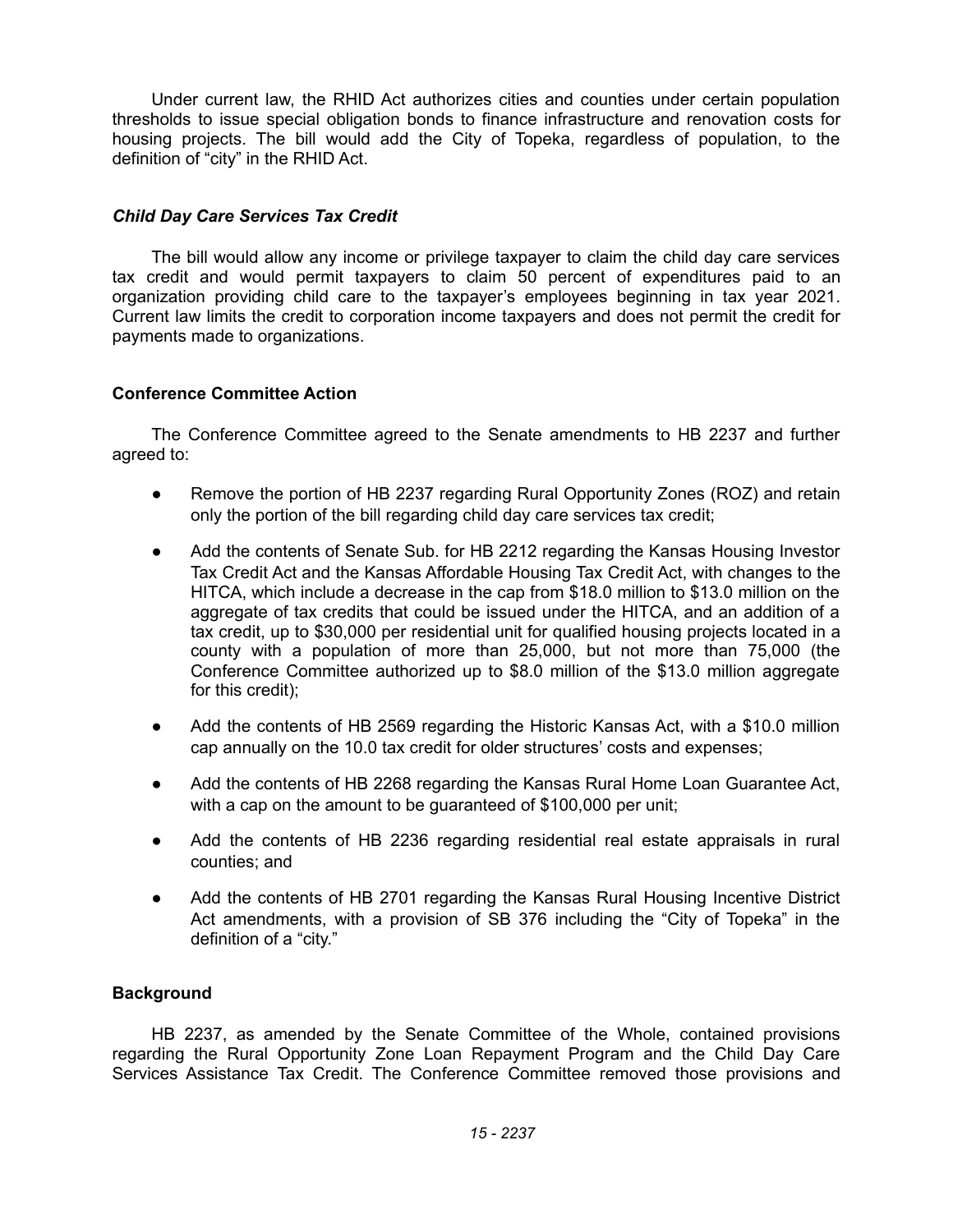added the provisions of Senate Sub. for HB 2212, HB 2268, HB 2236, HB 2569, HB 2701, and SB 376. The background for these bills follows, along with an estimate of the fiscal impact this version of the bill could have on state revenues.

# *Senate Sub. for HB 2212 (Housing Tax Credits)*

The Senate Committee on Federal and State Affairs amended SB 375 (pertaining to HITCA) and SB 369 (pertaining to AHTCA). The Senate Committee then removed the contents of HB 2212; inserted the contents of SB 375, as amended, and SB 369, as amended; and recommended a substitute bill be passed.

HB 2212, as introduced in the 2021 Session, concerned amendments to the Liquor Control Act that would eliminate residency requirements for various liquor licenses. These provisions were enacted in 2021 HB 2137.

Background information for HB 2212 is contained in the supplemental note for that version of the bill.

*SB 375 (Kansas Housing Investor Credit Act)*

SB 375 was introduced by the Senate Committee on Federal and State Affairs at the request of Senator Olson.

**Senate Committee on Federal and State Affairs.** In the Senate Committee hearing, **proponent** testimony was provided by Senator Olson and representatives of Building Kansas, LLC; Heartland Housing Partners; Kansas Association of Realtors; Kansas Bankers Association; Kansas Corn Growers Association; Kansas Farm Bureau; Kansas Manufactured Housing Association; the League of Kansas Municipalities; Northwest Kansas Economic Innovation Center; and Sunflower Electric Power Corporation.

The proponents generally indicated there is a need for new housing in the state, and the bill would incentivize developers to create new housing opportunities.

Written-only proponent testimony was provided by representatives of Building Kansas, LLC; Community Housing Development Corporation of Central Kansas; the Greater Kansas City Chamber of Commerce; Osborne Industries, Inc.; Solomon State Bank; and Thrive Allen County. No other testimony was provided.

The Senate Committee amended the bill to:

- Replace references to the Secretary of Commerce with the Director of Housing of the Kansas Development Finance Authority [*Note*: The Conference Committee retained the amendment.]
- Replace references to the Department of Commerce with the KHRC [*Note*: The Conference Committee retained the amendment.];
- Replace references to tax credits being awarded with tax credits being issued [*Note*: The Conference Committee retained the amendment.];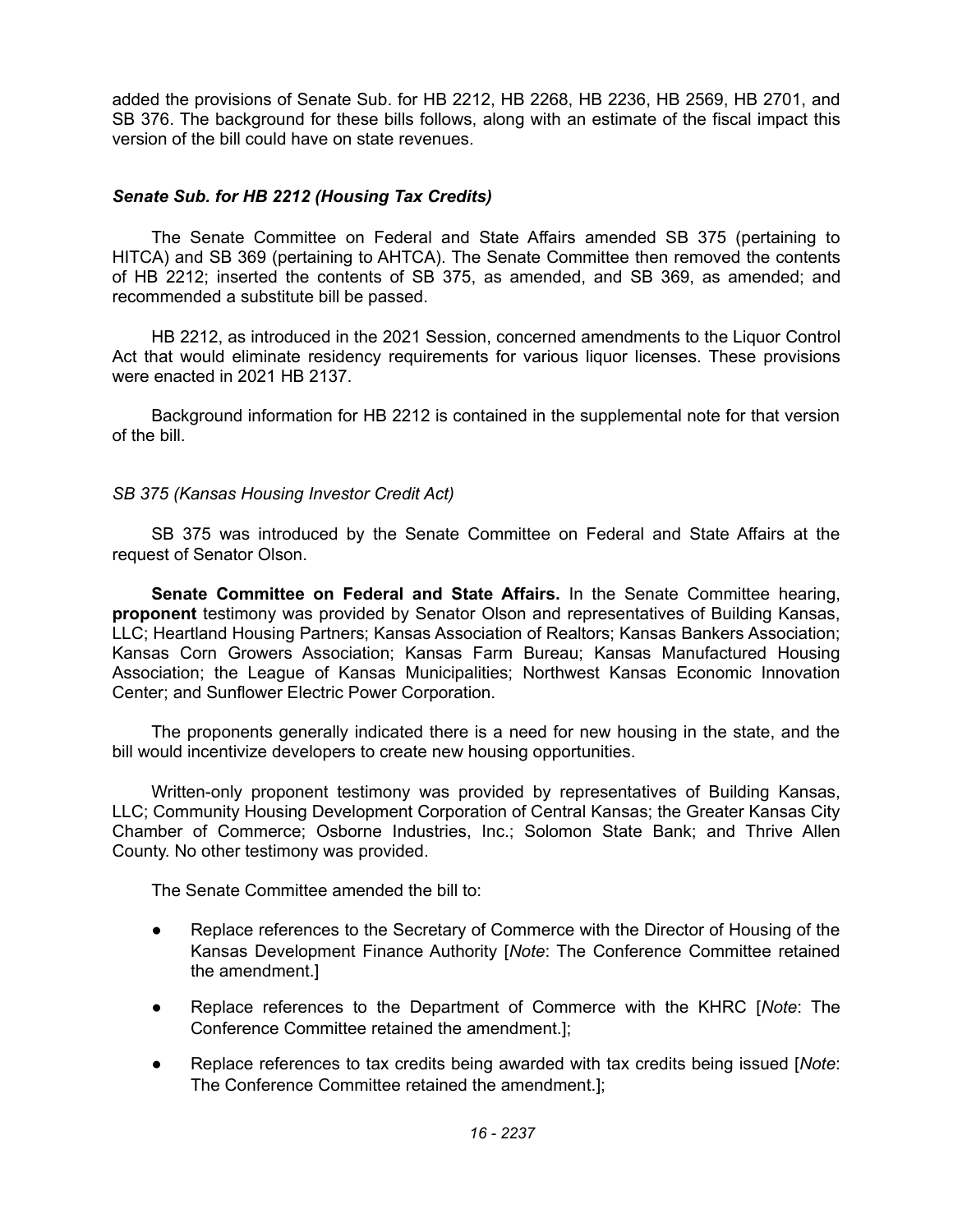- Add tiers that award greater tax credits to qualified housing projects in less populated counties [*Note*: The Conference Committee retained the amendment.];
- Require at least \$4.0 million of the annual \$18.0 million aggregate amount of tax credits issued annually go to qualified housing projects in less populated counties [*Note*: The Conference Committee retained the amendment.]; and
- Make several technical changes [*Note*: The Conference Committee retained the amendment.].

The Senate Committee then inserted the contents of SB 375, as amended, into SB 369.

### *SB 369 (Kansas Affordable Housing Tax Credit Act)*

SB 369 was introduced by the Senate Committee on Federal and State Affairs at the request of Senator Olson.

**Senate Committee on Federal and State Affairs.** In the Senate Committee hearing, **proponent** testimony was provided by representatives of Advantage Capital; Kansas Corn Growers Association; Kansas Farm Bureau; Kansas Housing Association; Northwest Kansas Economic Innovation Center; Sisters of Charity of Leavenworth; and Sunflower Electric Power Corporation.

The proponents generally indicated that providing low-income housing tax credits is needed to incentivize the creation of new affordable housing in the state. The proponents further indicated the bill is needed to stay competitive in the region, as all states neighboring Kansas have state low-income housing tax credit programs.

Written-only proponent testimony was provided by representatives of the Greater Kansas City Chamber of Commerce, Health Forward Foundation, Kansas Association of Realtors, Kansas Bankers Association, Kansas Building Industry Association, Kansas Manufactured Housing Association, and the Overland Park Chamber of Commerce,

The Executive Director of the KHRC provided neutral testimony, stating that a lack of affordable, quality housing has been a problem in Kansas for many years; that this program is a public-private partnership; and that the KHRC generally receives \$3 in requests for credit for every \$1 they have available to award. No other testimony was provided.

The Senate Committee amended the bill to insert the contents of SB 375, as amended, and to make technical amendments. [*Note*: The Conference Committee retained the amendments.]

The Senate Committee then removed the contents of HB 2212, inserted the contents of SB 369, as amended, and recommended a substitute bill be passed.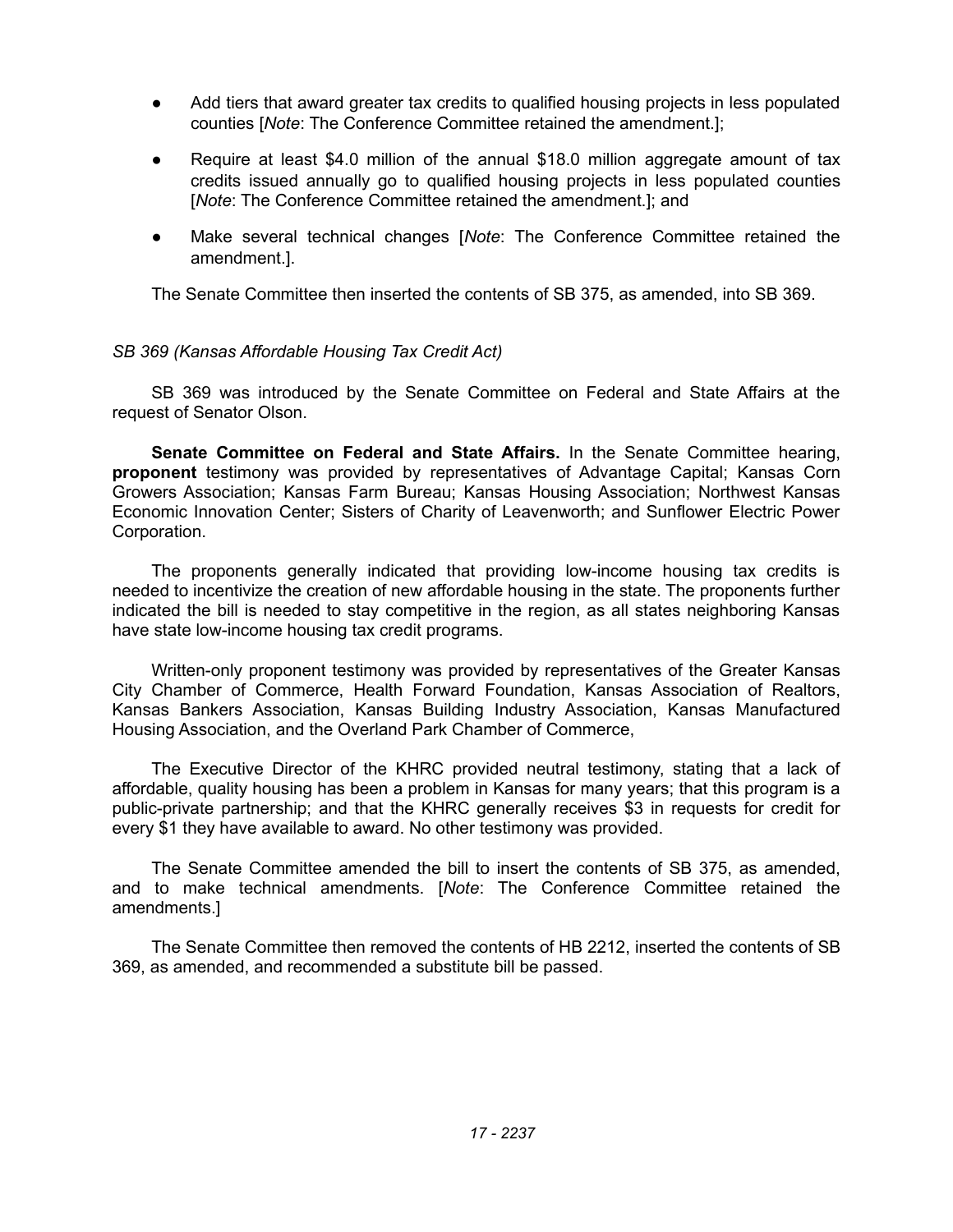# *HB 2569 (Historic Kansas Act)*

The bill was introduced by Representative Proctor and 14 others and referred to the House Committee on Taxation. The bill was rereferred to the House Committee on Financial Institutions and Rural Development on February 8, 2022.

### *House Committee on Financial Institutions and Rural Development*

In the House Committee hearing, Representative Proctor, a private citizen from Leavenworth, and representatives of Davis Preservation, Friends of Historic Preservation, the Kansas Bankers Association, League of Kansas Municipalities, the Office of Rural Prosperity within the Department of Commerce, and the Territory Ballroom (Council Grove) provided proponent testimony. The proponents stated the current Historic Preservation Tax Credit is too burdensome and only allows for projects listed on the Register of Kansas Historic Places or located in and contributing to a district listed on the Register of Kansas Historic Places. The proponents also stated this new tax credit would allow downtown buildings to be restored and re-purposed instead of sitting vacant or possibly demolished.

Written-only proponent testimony was provided by two private citizens from Leavenworth and Newton, a Leavenworth City Commissioner, and representatives of Downtown Wichita, Emporia Main Street, Flint Hills Holding Group, Frontier Property Management, and Independence Main Street. No other testimony was provided.

The House Committee amended the bill to:

- Replace "qualified expenditures" references in a new section pertaining to the Older Structures Tax Credit with "costs and expenses" [*Note*: The Conference Committee retained the amendment.];
- Replace a "qualified structure" reference to "commercial structure at least 50 years old that does not receive" a Historic Structures Tax Credit [*Note*: The Conference Committee retained the amendment.];
- Replace a "qualified structure" reference with "commercial structure at least 50 years old" [*Note*: The Conference Committee retained the amendment.];
- Increase the total amount of costs and expenses requirement from at least equal to \$2,000 to at least equal to \$25,000 [*Note*: The Conference Committee retained the amendment.];
- Decrease the cap on the total amount of costs and expenses requirement from \$1.0 million to \$500,000 [*Note*: The Conference Committee retained the amendment.];
- Replace a reference to when a rehabilitation is "done" with when it is "completed" [*Note*: The Conference Committee retained the amendment.];
- Remove a reference to credit unions in financial institutions subject to the bill [*Note*: The Conference Committee retained the amendment.];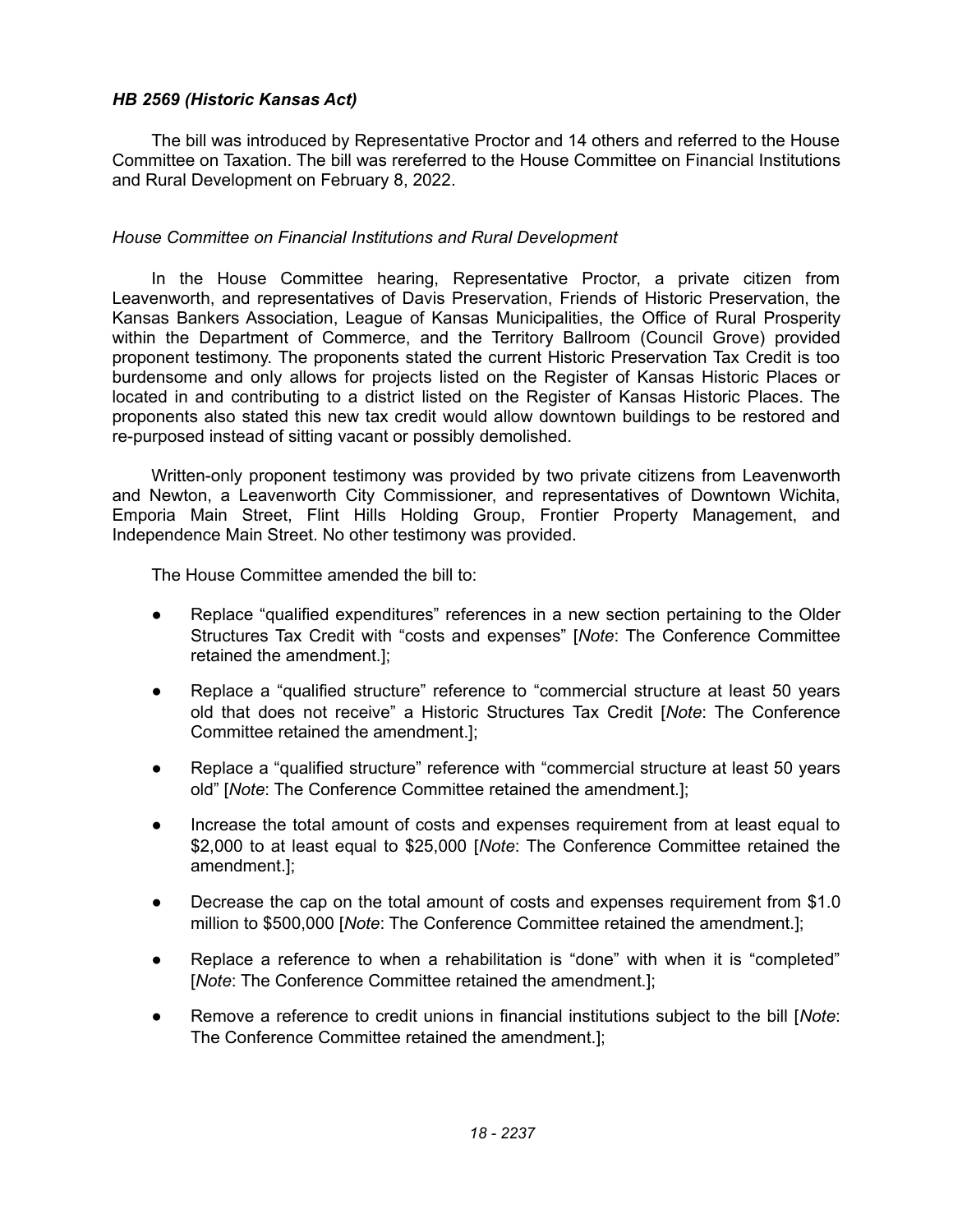- Increase the percentage, from 25 percent to 50 percent, of the amount of the interest earned on loans to taxpayers that financial institutions would pay taxes on [*Note*: The Conference Committee retained the amendment.];
- Delete the definition section in a new section pertaining to the Older Structures Tax Credit [*Note*: The Conference Committee retained the amendment.];
- Authorize the Director of Taxation, Department of Revenue, to adopt rules and regulations [*Note*: The Conference Committee retained the amendment.];
- Add "pursuant to a qualified rehabilitation plan by a qualified taxpayer if the total amount of such expenditures equal \$5,000 or more" to the requirements of those claiming the Historic Structures Tax Credit [*Note*: The Conference Committee retained the amendment.];
- Require financial institutions to pay taxes on 50 percent of the interest earned on loans to qualified taxpayers used for qualified expenditures for the restoration and preservation of a qualified historic structure [*Note*: The Conference Committee retained the amendment.];
- Authorize the Executive Director of the Kansas State Historical Society to adopt rules and regulations [*Note*: The Conference Committee retained the amendment.]; and
- Make technical amendments *[Note: The Conference Committee retained the* amendment.].

# *HB 2268 (Kansas Rural Home Loan Guarantee Act)*

The bill was introduced by the House Committee on Financial Institutions and Rural Development at the request of Representative Kelly, who stated the request was made on behalf of Representative Waymaster.

# *House Committee on Financial Institutions and Rural Development*

In the House Committee hearing on February 17, 2021, representatives of the Heartland Credit Union Association (HCUA) and the Kansas Bankers Association (KBA) provided **proponent** testimony. Written-only proponent testimony was submitted by Representative Waymaster and a representative of the Kansas Association of Realtors. Proponents generally stated the bill would address one of the rural housing challenges. An example of this challenge was provided, noting for individuals either building or extensively renovating an existing singlefamily home, the costs far exceed the final appraisal, making it nearly impossible to obtain a residential mortgage. The HCUA and KBA representatives indicated the loan guarantee program would provide a helpful tool and resource for some borrowers. No other testimony was provided.

On February 7, 2022, the House Committee received an update on the bill and presentations were provided on rural housing topics. Presenters included representatives from the KBA, Kansas Corn Growers Association and Kansas Farm Bureau, KHRC, the Kansas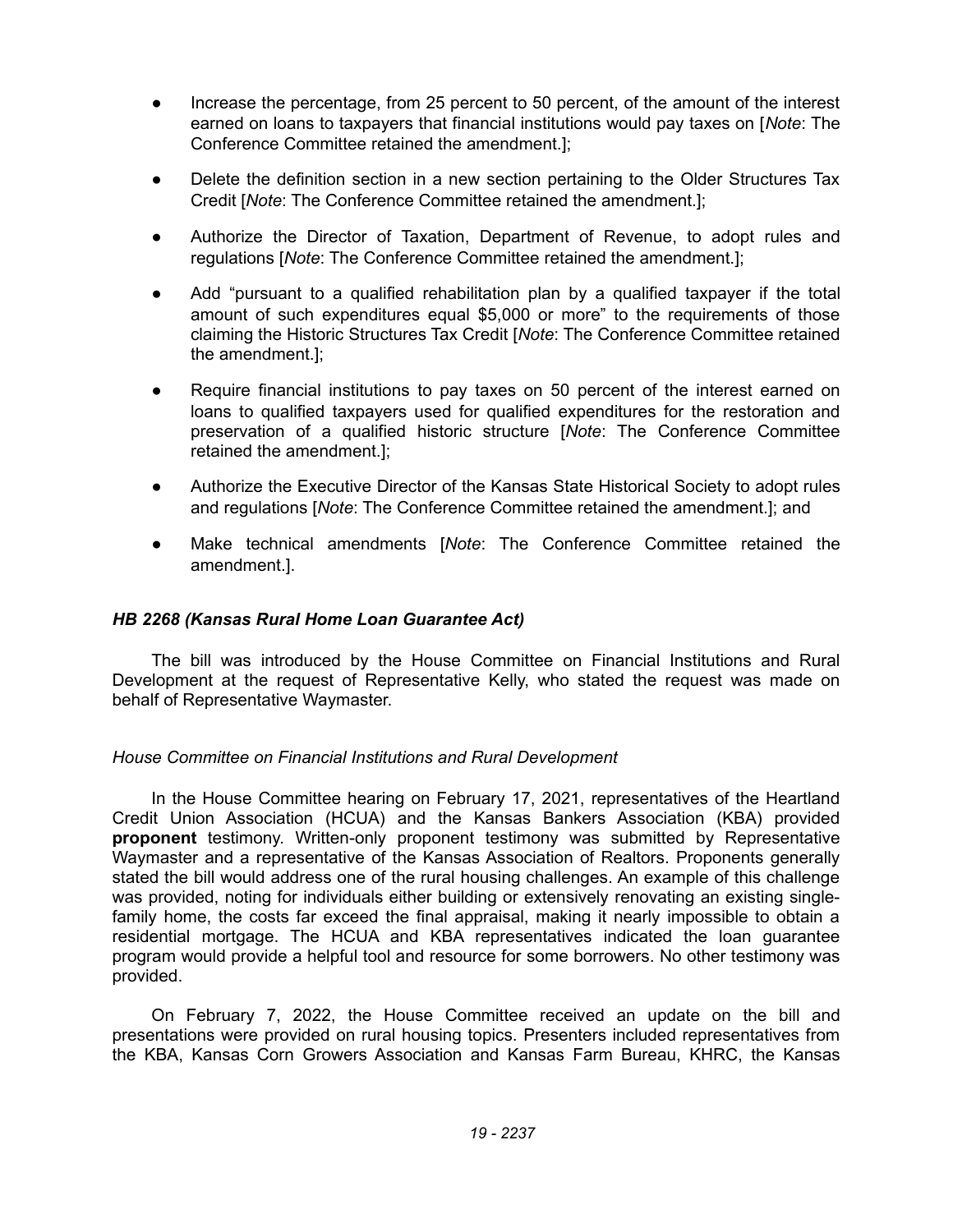State Treasurer, Northwest Kansas Economic Innovation Center (EICI), and Sunflower Electric Power Corporation.

The representative from the Kansas Corn Growers Association and Kansas Farm Bureau presented an amendment to the bill during the presentation. The amendment would:

- Replace the State Treasurer with the KHRC as the administrator of the Act [*Note*: The Conference Committee retained the amendment.];
- Modify the guarantee amount specified for a certain portion of loans with moneys from the State Housing Trust Fund [*Note*: The Conference Committee retained the amendment.];
- Establish a limit on the total amount of such loan guarantees at \$2.0 million (the bill, as introduced, would have required the guarantees and Act administration to be funded subject to Appropriations and moneys receipted to a new fund) [*Note*: The Conference Committee retained the amendment.]; and
- Require fees and charges imposed by KHRC and other moneys received by KHRC to be remitted and credited to the Fund. [*Note*: The Conference Committee retained the amendment.]

On February 16, 2022, the House Committee amended the bill to incorporate the abovedescribed changes proposed by the representative from the Kansas Corn Growers Association and Kansas Farm Bureau. [*Note:* The Conference Committee retained the amendment.]

# *HB 2236 (Residential Real Estate Appraisals in Rural Counties)*

The bill was introduced by the House Committee on Financial Institutions and Rural Development at the request of Representative Kelly on behalf of Representative Waymaster.

# *House Committee on Financial Institutions and Rural Development*

In the House Committee hearing, Representative Waymaster and the Executive Director of the Kansas Manufactured Housing Association provided written-only proponent testimony. The written-only proponents indicated the bill would address challenges that appraisers in rural areas have with finding similar properties for comparison to complete a sales comparison approach. The written-only proponents further indicated sales comparison issues have resulted in applicants for mortgages being declined by financial institutions. No other testimony was provided.

The House Committee amended the bill to allow financial institutions to decline to proceed with a mortgage finance transaction due to the exclusion of the sales comparison approach if the sales comparison approach is required for such mortgage finance transaction loan to be guaranteed or sold in the secondary market. [*Note*: The Conference Committee retained the amendment.]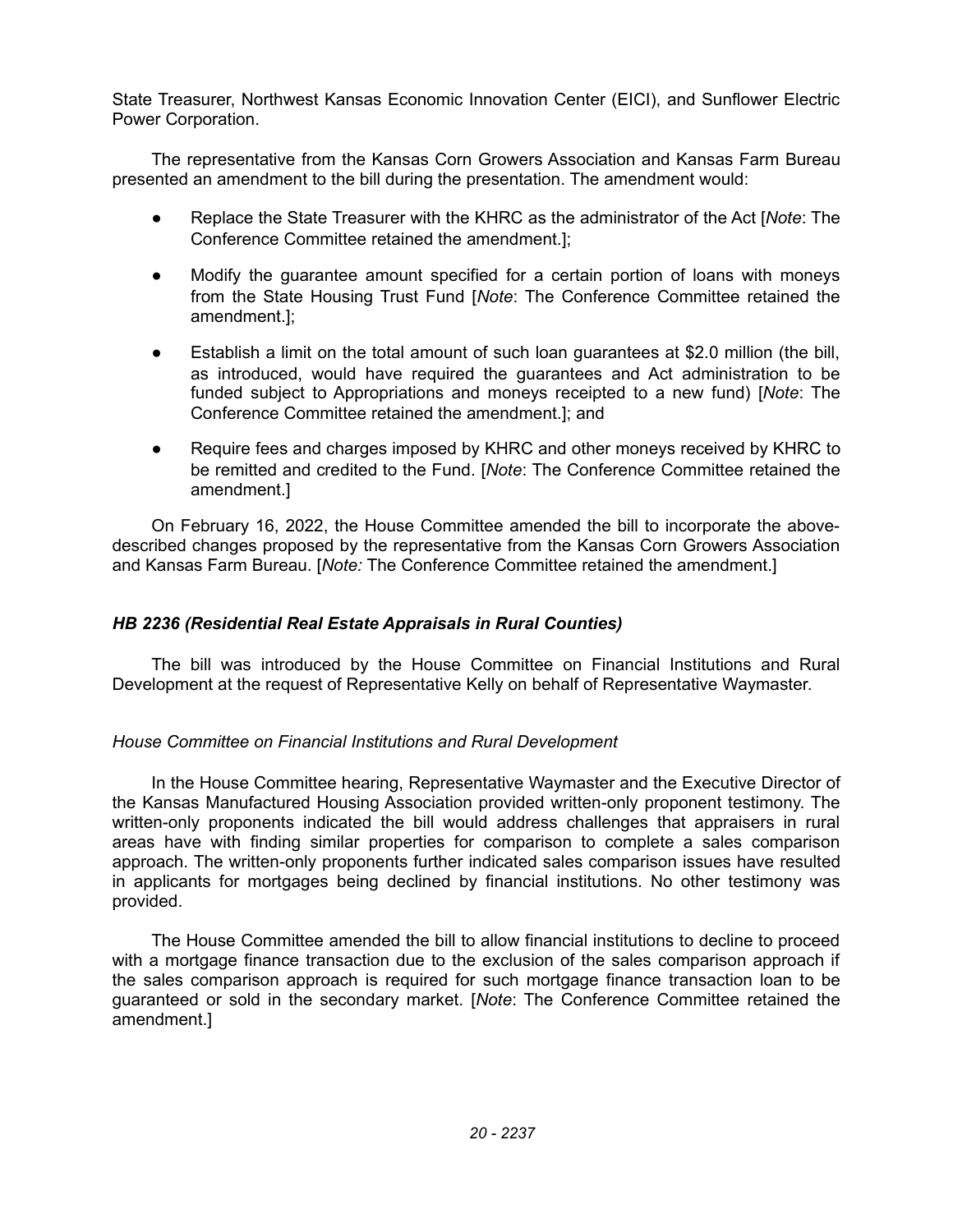### *HB 2701 (Kansas Rural Housing Incentive District Act)*

The bill was introduced by the House Committee on Commerce, Labor, and Economic Development at the request of Representative Curtis.

### *House Committee on Commerce, Labor and Economic Development*

In the House Committee hearing, **proponent** testimony was provided by Representative Baker, who discussed how the Act has been utilized in his community.

Written-only proponent testimony was provided by a representative of the Kansas Association of Realtors stating a shortage of quality housing is a barrier to economic growth and development in any community, and the bill makes important changes to the Act by allowing its use in economically distressed urban areas. No other testimony was provided.

### *SB 376 (Kansas Rural Housing Incentive District Act)*

The bill was introduced by the Senate Committee on Federal and State Affairs at the request of Senator Olson.

### *Senate Committee on Federal and State Affairs*

In the Senate Committee hearing, representatives of Building Kansas, Farm Bureau, Heartland Housing Partners, Kansas Association of Realtors, Kansas Bankers Association, Kansas Manufactured Housing Association, and League of Kansas Municipalities provided **proponent** testimony, stating the Act has had a positive impact on the population of rural areas, assisted renters and home buyers with affordable housing, and created additional funding streams for needed renovation and construction on residential dwellings. Proponents expressed support for expanding the program as described in the bill.

Written-only proponent testimony was provided by the Housing Development Corporation of Central Kansas, Kansas Building Industry Association, and Thrive Allen County.

Neutral testimony was provided by Kansas Housing Resource Corporation. No opponent testimony was provided.

The Senate Committee amended the bill to specify the amount of funds allocated for infrastructure and housing development in rural areas, providing not less than \$3.0 million in loans and grants for counties with a population less than 8,000 and not less than \$3.0 million in loans and grants for counties with populations of more than 8,000, but not more than 25,000. [*Note*: The Conference Committee retained part of the amendment.]

# *HB 2237 (Child Day Care Services Tax Credit)*

The bill was introduced by the House Committee on Financial Institutions and Rural Development at the request of Representative Kelly. The bill, as introduced, would have extended the sunset on the Rural Opportunity Zone (ROZ) student loan repayment.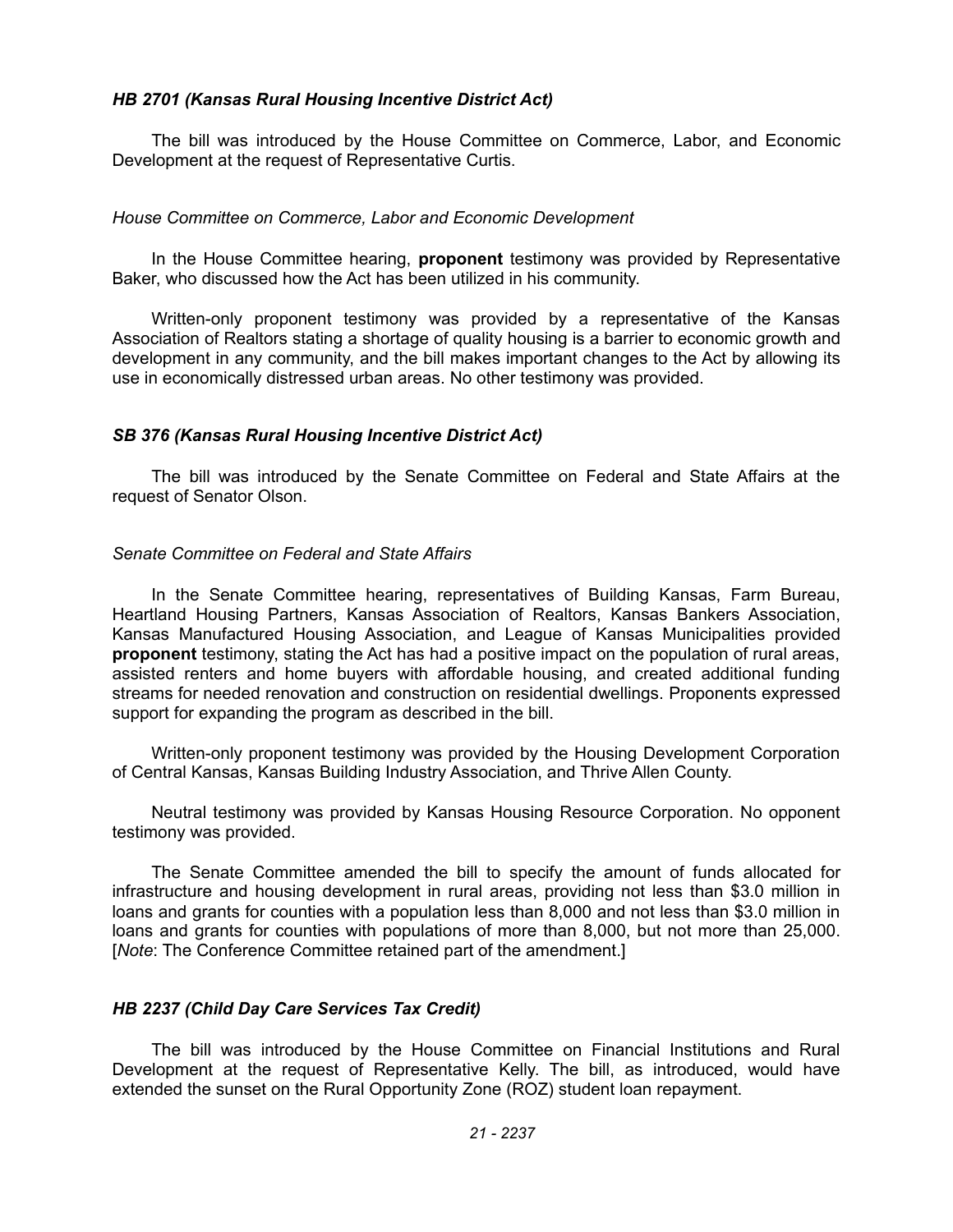The Senate Committee of the Whole amended the bill to add provisions related to the child day care tax credit and adopted a technical amendment to remove provisions of the bill that were previously enacted into law. [*Note*: The Conference Committee retained the amendment on the child day care services tax credit, but did not retain the provisions regarding ROZ.]

# **Fiscal Information**

Enactment of the conference committee report for HB 2237 is expected to have the following impact on state receipts.

| (Dollars in Millions)                                                        | FY 2023           | FY 2024     | FY 2025 |
|------------------------------------------------------------------------------|-------------------|-------------|---------|
| Affordable Housing Investor Tax Credit                                       | \$<br>- \$        | $(14.4)$ \$ | (28.8)  |
| Housing Investor Tax Credit                                                  | (13.0)            | (13.0)      | (13.0)  |
| Rural Home Loan Guarantee Act                                                | (2.0)             | (2.0)       | (2.0)   |
| Historic Kansas Act – Older Structures Tax<br>Credit                         | (10.0)            | (10.0)      | (10.0)  |
| Historic Kansas Act – Historic Structures Tax<br><b>Credit Modifications</b> | (1.3)             | (1.3)       | (1.3)   |
| Child Day Care Assistance Tax Credit                                         | (0.1)             | (0.1)       | (0.1)   |
| <b>Total State General Fund</b>                                              | \$<br>$(26.4)$ \$ | (40.8) \$   | (55.2)  |

Further information on the estimated fiscal impact of individual provisions of the bill is provided below.

# *Senate Sub. for HB 2212 (Housing Tax Credits)*

# *SB 375 (Kansas Housing Investor Tax Credit Act)*

According to the fiscal note prepared by the Division of the Budget (DOB) on SB 375, as introduced, the Kansas Department of Revenue (KDOR) estimates the bill would decrease State General Fund (SGF) revenues by \$18.0 million in FY 2023 and in each future fiscal year. To formulate these estimates, KDOR reviewed population data from the DOB. According to 2021 certified population data, housing projects in 98 counties would qualify for this new tax credit. KDOR assumes the maximum tax credit amount would be awarded each fiscal year. KDOR notes projects receiving the current 25.0 percent historic rehabilitation credit may also qualify for this new tax credit.

[*Note:* The Conference Committee action on HB 2237 would change this projected decrease of SGF revenues from \$18.0 million to \$13.0 million.]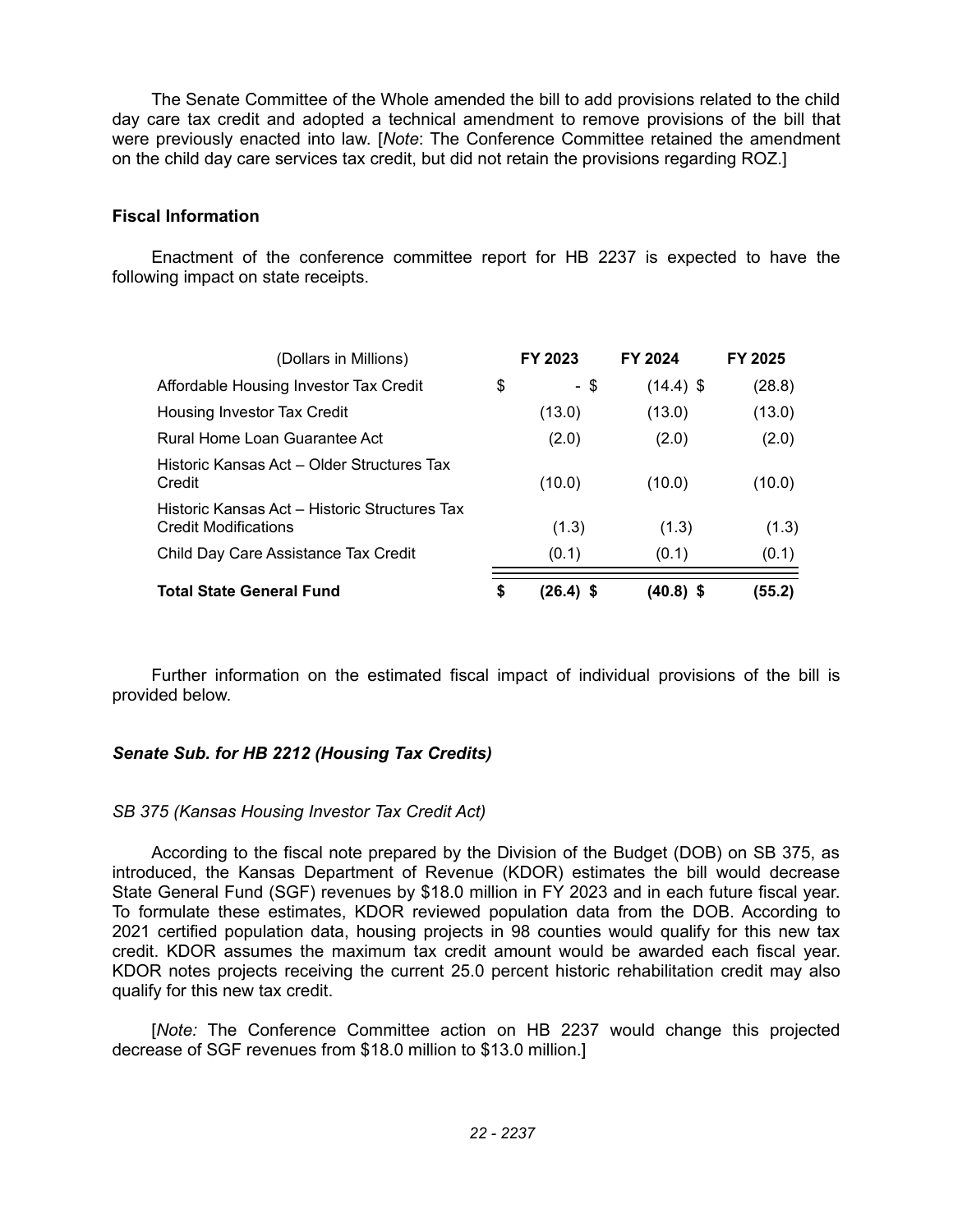KDOR indicates it would require \$207,181 SGF in FY 2023 to implement the bill and to modify the automated tax system. The bill would require KDOR to hire 1.0 new FTE position to answer questions from taxpayers and manage the new tax credit program. The required programming for this bill by itself would be performed by existing KDOR staff. In addition, if the combined effect of implementing the bill and other enacted legislation exceeds KDOR programming resources, or if the time for implementing the changes is too short, additional expenditures for outside contract programmer services beyond the current KDOR budget may be required.

The Department of Commerce (Commerce) indicates the bill would require \$25,161 SGF in FY 2023 to implement the bill, as it would require Commerce to hire a 0.5 new FTE position or an Administrative Assistant who would assist the program manager to manage the new housing program.

Any fiscal effect associated with SB 375 is not reflected in *The FY 2023 Governor's Budget Report.*

### *SB 369 (Kansas Affordable Housing Tax Credit Act)*

According to the fiscal note prepared by the DOB on SB 369, as introduced, KDOR estimates the bill would not have a fiscal effect on state revenues until FY 2024. The bill would reduce SGF revenues by \$14.4 million in FY 2024, increasing by \$14.4 million per year until leveling off at \$144.0 million in the tenth year of the program.

KDOR indicates it would require \$191,312 SGF in FY 2023 to implement the bill and to modify the automated tax system. The bill would require KDOR to hire 1.0 new FTE position to answer questions from taxpayers and manage the new tax credit program. The required programming for this bill by itself would be performed by existing KDOR staff. In addition, if the combined effect of implementing the bill and other enacted legislation exceeds KDOR programming resources, or if the time for implementing the changes is too short, additional expenditures for outside contract programmer services beyond the current KDOR budget may be required.

The Insurance Department indicates the bill would also allow insurance companies to claim this new tax credit. If insurance companies claim this tax credit, it would reduce insurance premium tax collections that are distributed to the SGF (99.0 percent) and the Insurance Service Regulation Fund (1.0 percent). The Insurance Department indicates it would require \$1,000 from the Insurance Service Regulation Fund in FY 2023 for computer programming costs that would allow the processing of insurance premium tax returns that include this new tax credit.

Any fiscal effect associated with SB 369 is not reflected in *The FY 2023 Governor's Budget Report*.

#### *HB 2236 (Residential Real Estate Appraisals in Rural Counties)*

According to the fiscal note prepared by the DOB on the HB 2236, as introduced, the Kansas Real Estate Appraisal Board indicates the bill would have no fiscal effect on its operations.